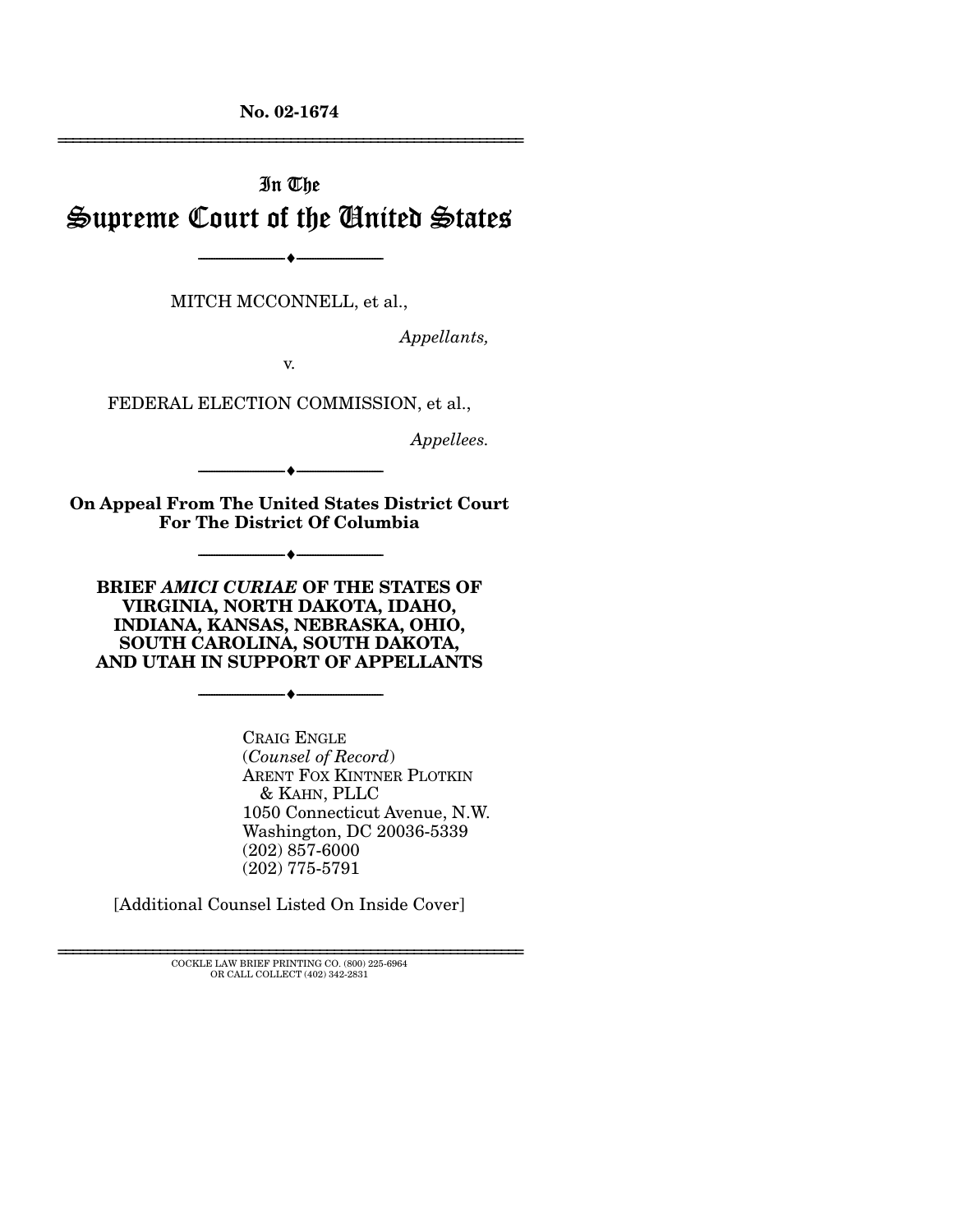Jerry Kilgore, Attorney General of the Commonwealth of Virginia;

Wayne Stenehjem, Attorney General of the State of North Dakota;

Lawrence Wasden, Attorney General of the State of Idaho;

Steve Carter, Attorney General of the State of Indiana;

Phill Kline, Attorney General of the State of Kansas;

Jon Bruning, Attorney General of the State of Nebraska;

Jim Petro, Attorney General of the State of Ohio;

Henry McMaster, Attorney General of the State of South Carolina;

Larry Long, Attorney General of the State of South Dakota;

Mark Shurtleff, Attorney General of the State of Utah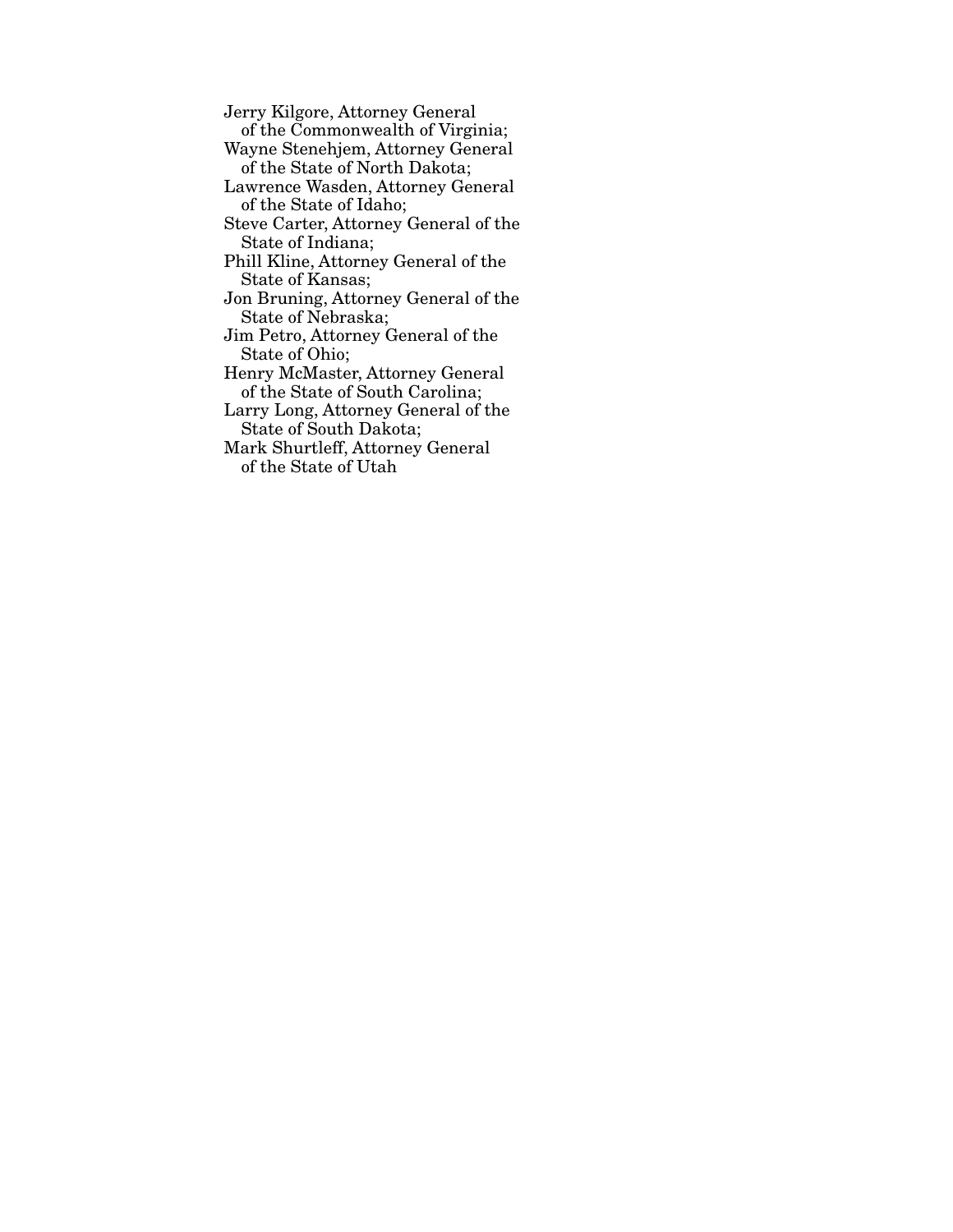### **QUESTION PRESENTED**

Do the restrictions imposed upon state and local parties and elections by Title I of the Bipartisan Campaign Reform Act of 2002 ("BCRA") violate Article I, Section 4 of the U.S. Constitution, the Tenth Amendment, and princi ples of federalism?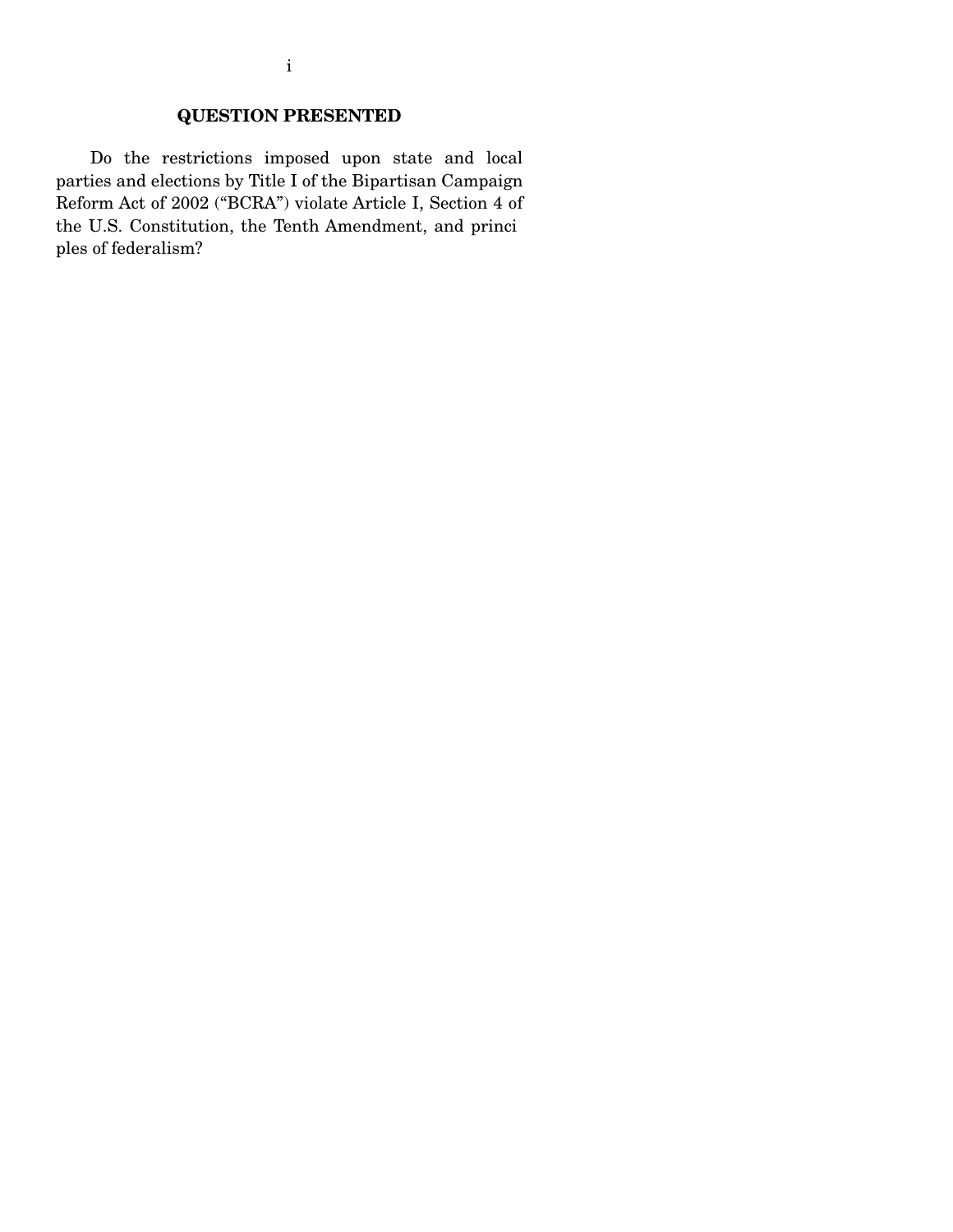### TABLE OF CONTENTS

|             |                                                                                         | $\mathbf{i}$   |
|-------------|-----------------------------------------------------------------------------------------|----------------|
|             |                                                                                         | iii            |
|             | STATEMENT OF INTEREST OF AMICI CURIAE                                                   | 1              |
|             |                                                                                         | $\overline{2}$ |
|             |                                                                                         | 4              |
| $I_{\cdot}$ | THE CONSTITUTION LEAVES THE MAN<br>NER OF CONDUCTING STATE ELECTIONS                    | 7              |
|             | (1) The Founders Did Not Intend To Give Con<br>gress Power To Regulate State Elections  | 9              |
|             | (2) States Have Broad Regulatory Rights Over                                            | 10             |
|             | (3) Campaign Finance Laws Are A Fundamen<br>tal Manner Of Conducting An Election        | 11             |
|             | (4) A State Does Not Yield Its Power Because<br>State And Federal Elections Are Held On | 12             |
|             | (5) Arguments Against The State Interest Are                                            | 14             |
| II.         | TITLE I OF BCRA TAKES A MANNER OF<br>CONDUCTING STATE ELECTIONS AWAY                    | 17             |
|             | (1) States Have Adopted A Wide Variety Of                                               | 17             |
|             | (2) BCRA Imposes Federal Rules On State Ac                                              | 20             |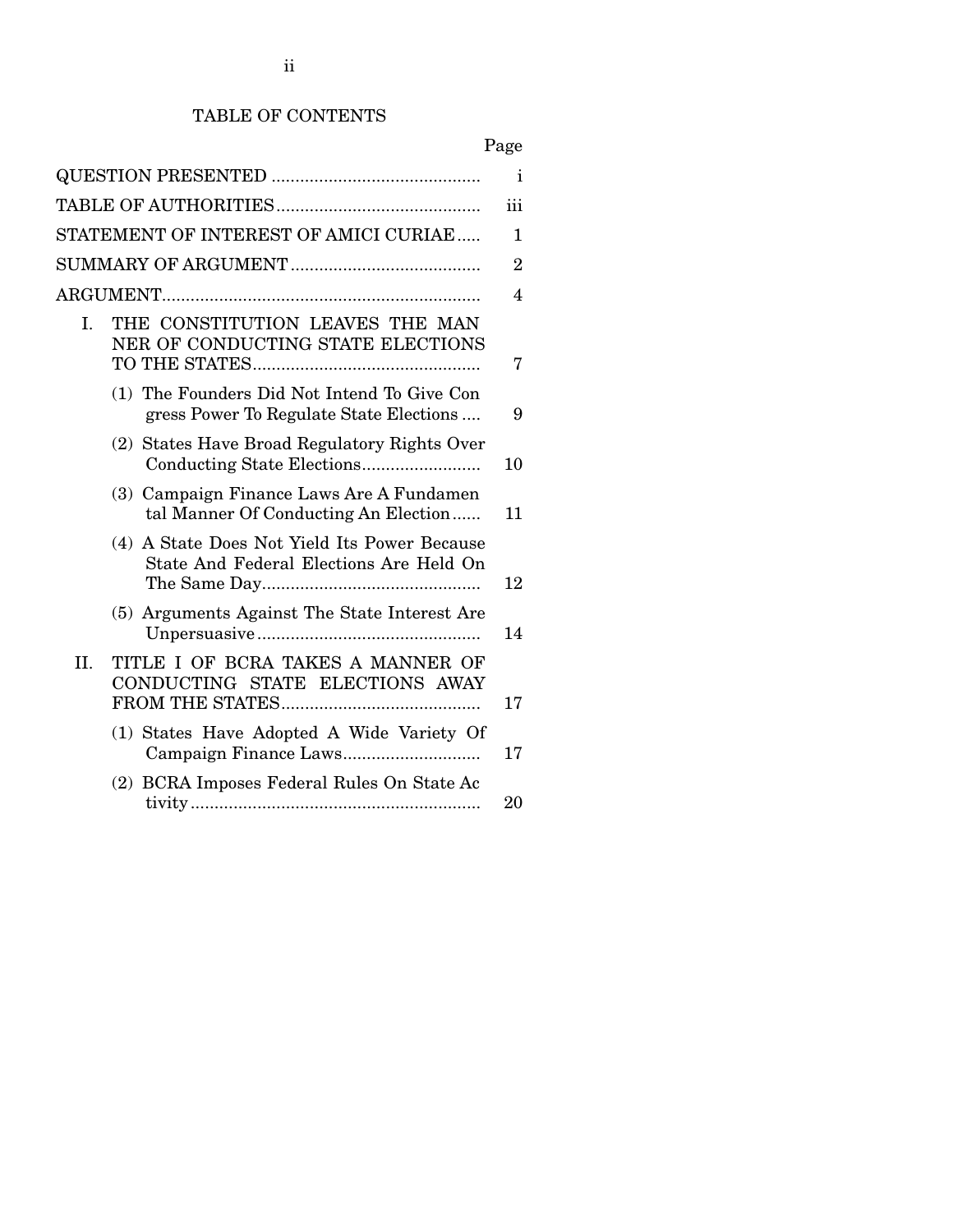### TABLE OF CONTENTS – Continued

Page

| (3) BCRA Fundamentally Changes State |  |
|--------------------------------------|--|
| Choices On Financing State Election  |  |
|                                      |  |
|                                      |  |

iii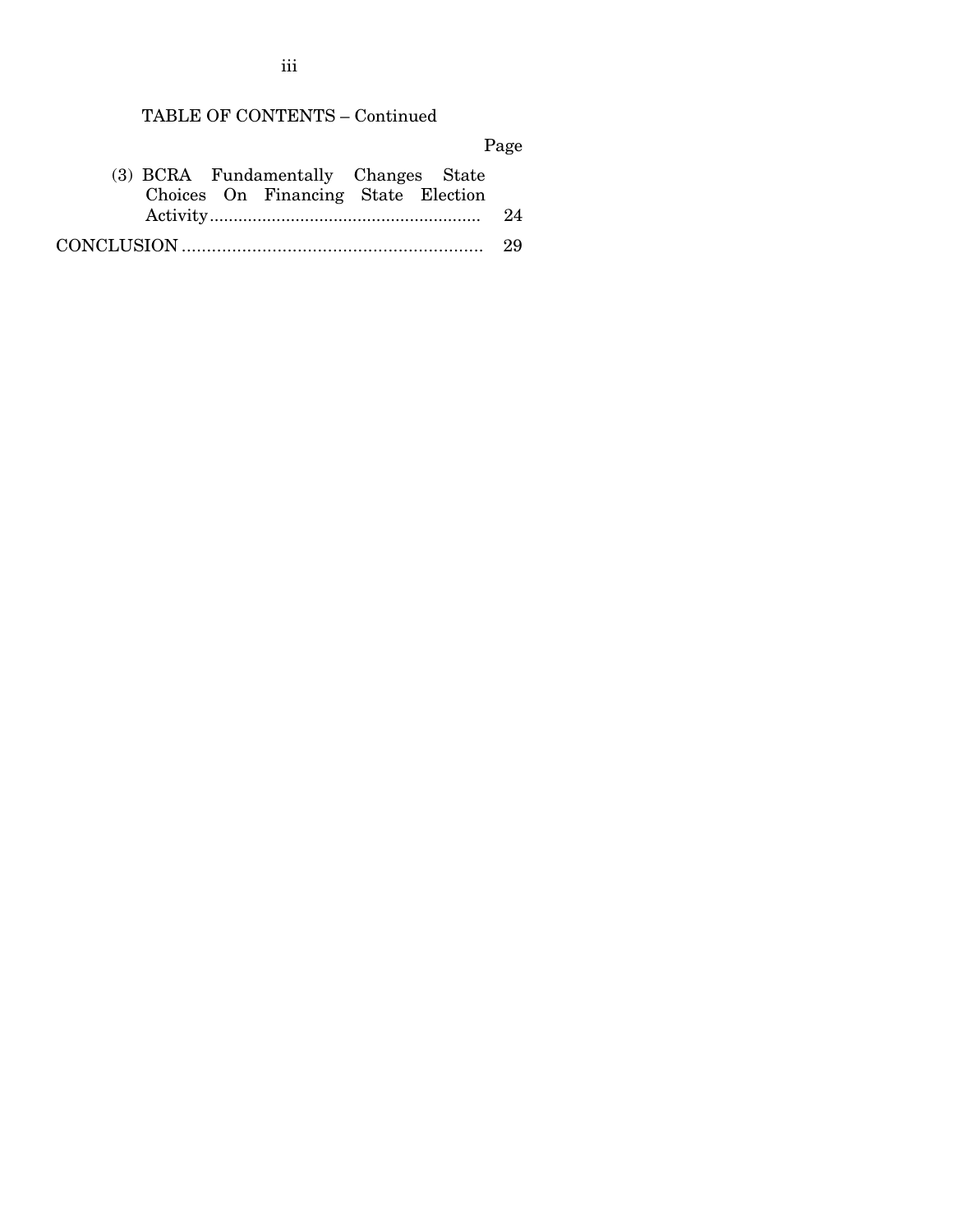### TABLE OF AUTHORITIES

## Page

### FEDERAL CASES

| Austin v. Michigan Chamber of Commerce, 494 U.S.                                                |
|-------------------------------------------------------------------------------------------------|
| Bernal v. Fainter, 467 U.S. 216 (1984)11                                                        |
| BFP v. Resolution Trust Corp., 511 U.S. 531 (1994)11                                            |
|                                                                                                 |
|                                                                                                 |
| Busbee v. Smith, 549 F. Supp. 494 (D.C. 1982),                                                  |
| California Democratic Party v. Jones, 530 U.S. 567                                              |
| City of Edmonds v. Oxford House, Inc., 514 U.S.                                                 |
|                                                                                                 |
| Eu v. San Francisco County Democratic Central                                                   |
| Ex parte Siebold, 100 U.S. 371 (1879) 12                                                        |
|                                                                                                 |
| Ex parte Yarbrough, 110 U.S. 651 (1884) 13                                                      |
| Federal Election Comm'n v. Beaumont, No. 02-403,<br>2003 U.S. LEXIS 4595 (U.S. June 16, 2003)11 |
| Federal Election Comm'n v. Colorado Republican<br>Federal Campaign Committee, 533 U.S. 431      |
| Federal Election Comm'n v. GOPAC, Inc., 917                                                     |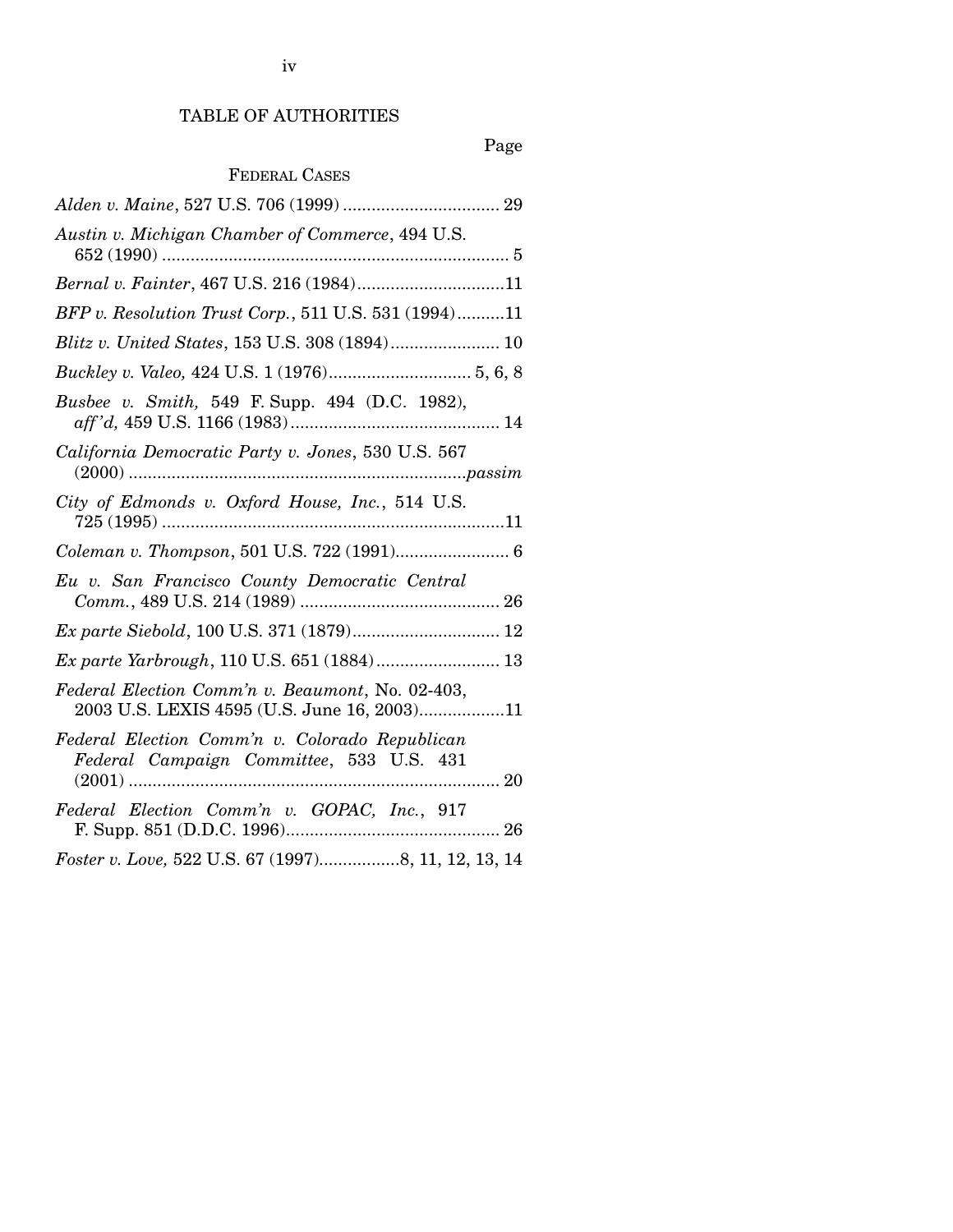### TABLE OF AUTHORITIES – Continued

| Page                                                                                                       |
|------------------------------------------------------------------------------------------------------------|
| Garcia v. San Antonio Metropolitan Transit Author-                                                         |
| Gillespie v. City of Indianapolis, 185 F.3d 693 (7th                                                       |
| Gregory v. Ashcroft, 501 U.S. 452 (1991)7, 11, 29                                                          |
| Heart of Atlanta Motel, Inc. v. United States, 379                                                         |
| Hodel v. Virginia Surface Mining & Reclamation                                                             |
|                                                                                                            |
| McConnell v. Federal Election Comm'n, No. 02-582,<br>2003 U.S. Dist. LEXIS 7834 (D.D.C. May 1, 2003) 1, 14 |
| McCulloch v. Maryland, 17 U.S. (4 Wheat) 316                                                               |
| National League of Cities v. Usery, 426 U.S. 833                                                           |
| Nixon v. Shrink Missouri Government PAC, 528                                                               |
| New York v. United States, 505 U.S. 144 (1992)  6, 7, 9, 14                                                |
| Oklahoma v. United States Civil Service Comm'n,                                                            |
| Oregon v. Mitchell, 400 U.S. 112 (1970)3, 8, 10, 11                                                        |
| Pennsylvania Dep't of Corrections v. Yesky, 524 U.S.                                                       |
|                                                                                                            |
| Printz v. United States, 521 U.S. 898 (1997) 6, 7, 13, 29                                                  |
|                                                                                                            |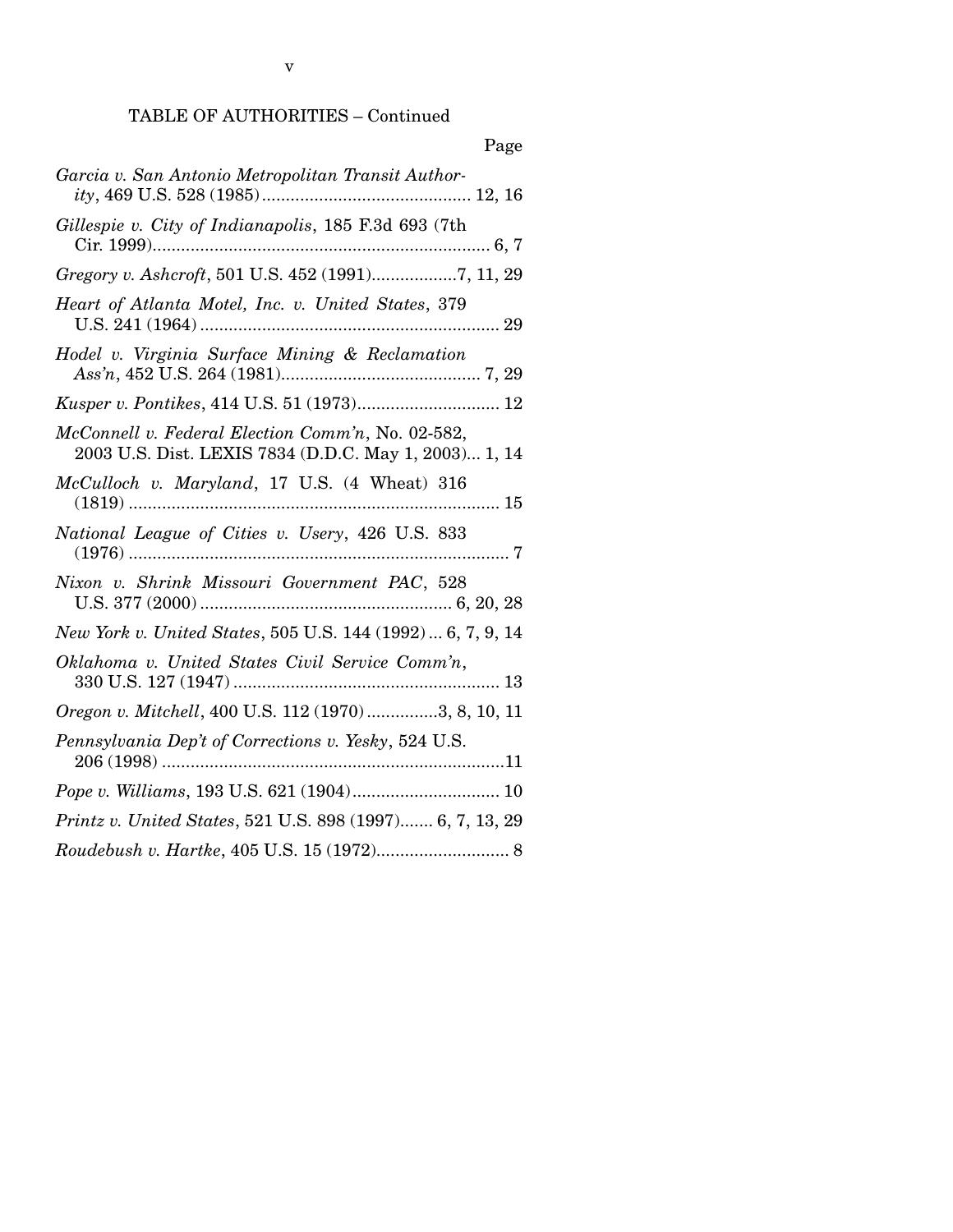### TABLE OF AUTHORITIES - Continued

|                                                   | Page |
|---------------------------------------------------|------|
|                                                   |      |
|                                                   |      |
|                                                   |      |
| Tashjian v. Republican Party of Connecticut, 479  |      |
| United States v. Kanchanalak, 192 F.3d 1037 (D.C. |      |
| United States v. Lopez, 514 U.S. 549 (1995)  29   |      |
|                                                   |      |
| U.S. Term Limits, Inc. v. Thornton, 514 U.S. 779  |      |

# CONSTITUTION, STATUTES AND ACTS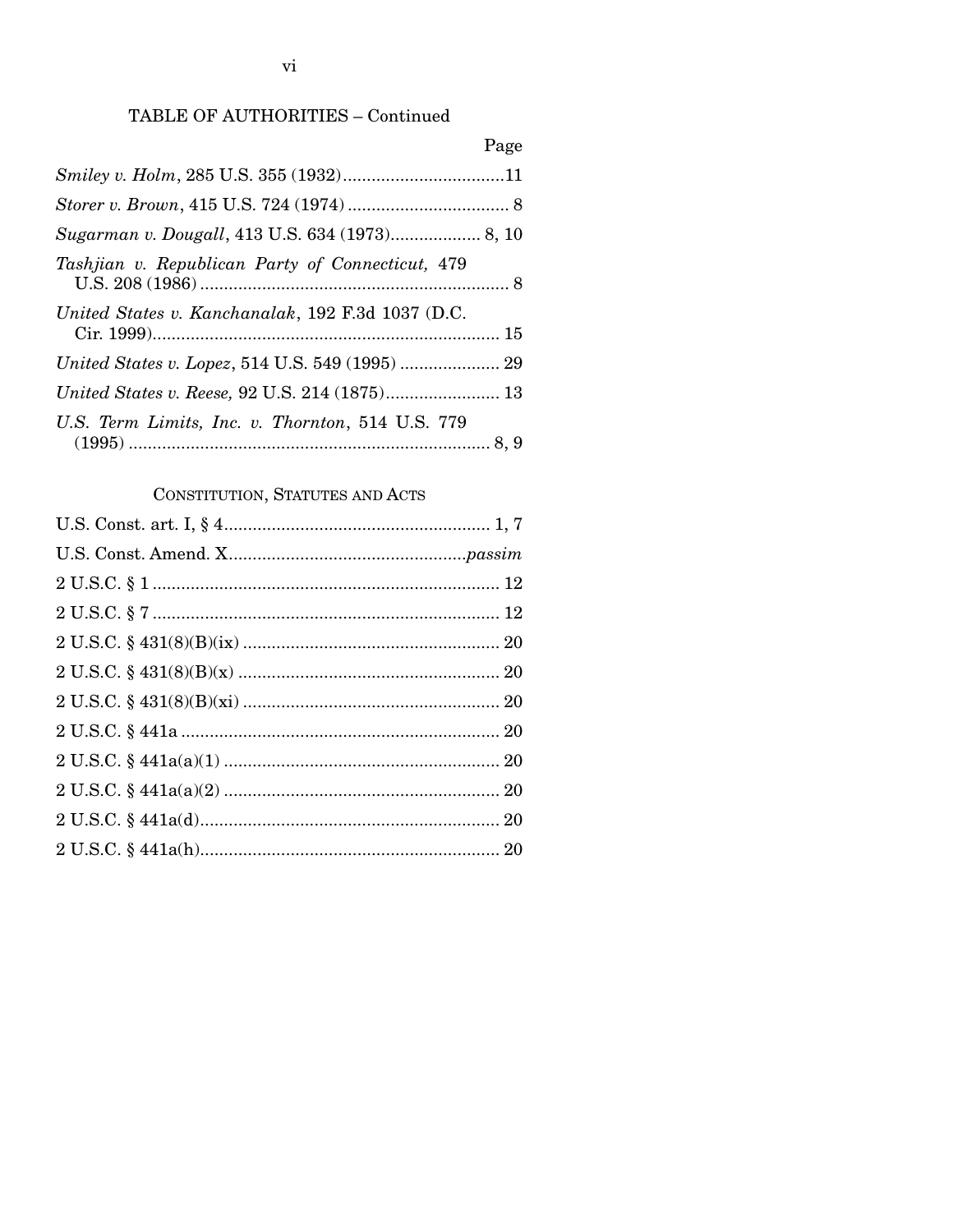# TABLE OF AUTHORITIES – Continued

| Page                                                 |
|------------------------------------------------------|
|                                                      |
|                                                      |
|                                                      |
|                                                      |
|                                                      |
|                                                      |
| Bipartisan Campaign Reform Act of 2002, tit. I, sec. |
| Bipartisan Campaign Reform Act of 2002, tit. I, sec. |
| Bipartisan Campaign Reform Act of 2002, tit. I, sec. |
| Bipartisan Campaign Reform Act of 2002, tit. I, sec. |
| Bipartisan Campaign Reform Act of 2002, tit. I, sec. |
| Bipartisan Campaign Reform Act of 2002, tit. I, sec. |
| Bipartisan Campaign Reform Act of 2002, tit. I, sec. |
| Bipartisan Campaign Reform Act of 2002, tit. III,    |
| Bipartisan Campaign Reform Act of 2002, tit. III,    |
| Tillman Act, ch. 420, 34 Stat. 864 (1907) 16         |
|                                                      |
|                                                      |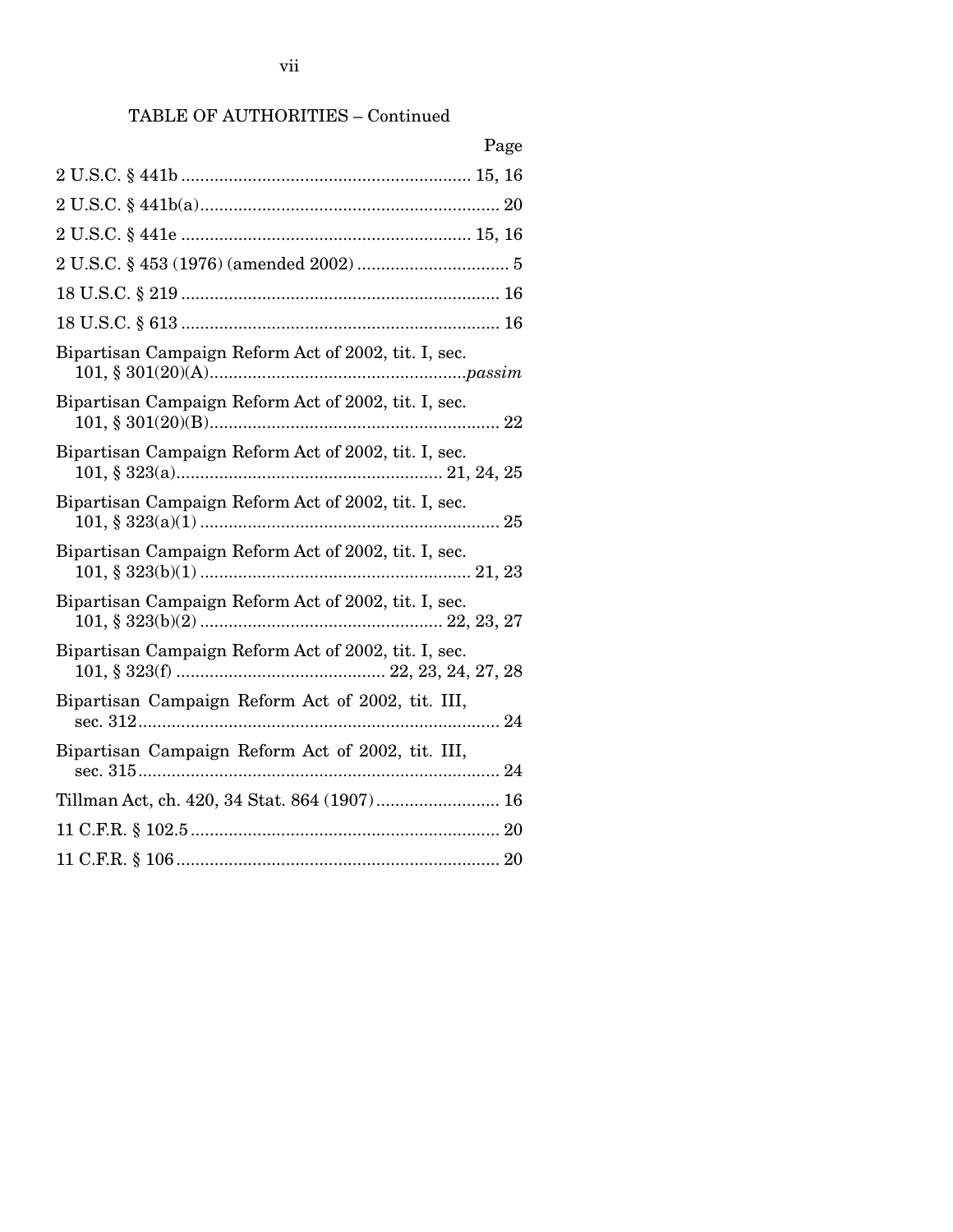viii

## TABLE OF AUTHORITIES – Continued

|                                                                                                      | Page |
|------------------------------------------------------------------------------------------------------|------|
|                                                                                                      |      |
|                                                                                                      |      |
|                                                                                                      |      |
| California Proposition 34, Campaign Contributions<br>and Spending. Limits. Disclosure. (2000) 19     |      |
| Act to Promote the Purity of Elections, Cal. Stat.                                                   |      |
| Act to Prevent Corrupt Practices in Elections and<br>to Provide for Publicity of Elections Expenses, |      |

### OTHER AUTHORITIES

| 29 Congressional Yellow Book (Ericka J. Claflin ed.,<br>Leadership Directories, Inc. Summer 2003) 16                                                        |  |
|-------------------------------------------------------------------------------------------------------------------------------------------------------------|--|
| Brief of Amici Curiae States of Iowa et al., McCon-<br>nell v. Federal Election Comm'n, 2003 U.S. Dist.<br>LEXIS 7834 (D.D.C. May 1, 2003) (No. 02-582)  14 |  |
| Joseph Story, Commentaries on the Constitution of                                                                                                           |  |
| Federal Election Comm'n, Campaign Finance Law<br>2000: Chart 2A: Contribution and Solicitation<br><i>Limitations</i> at http://www.fec.gov/pages/cfl00      |  |
| <i>The Federalist, No.</i> 39 (James Madison) (Clinton                                                                                                      |  |
| <i>The Federalist No.</i> 59 (Alexander Hamilton) (Clin                                                                                                     |  |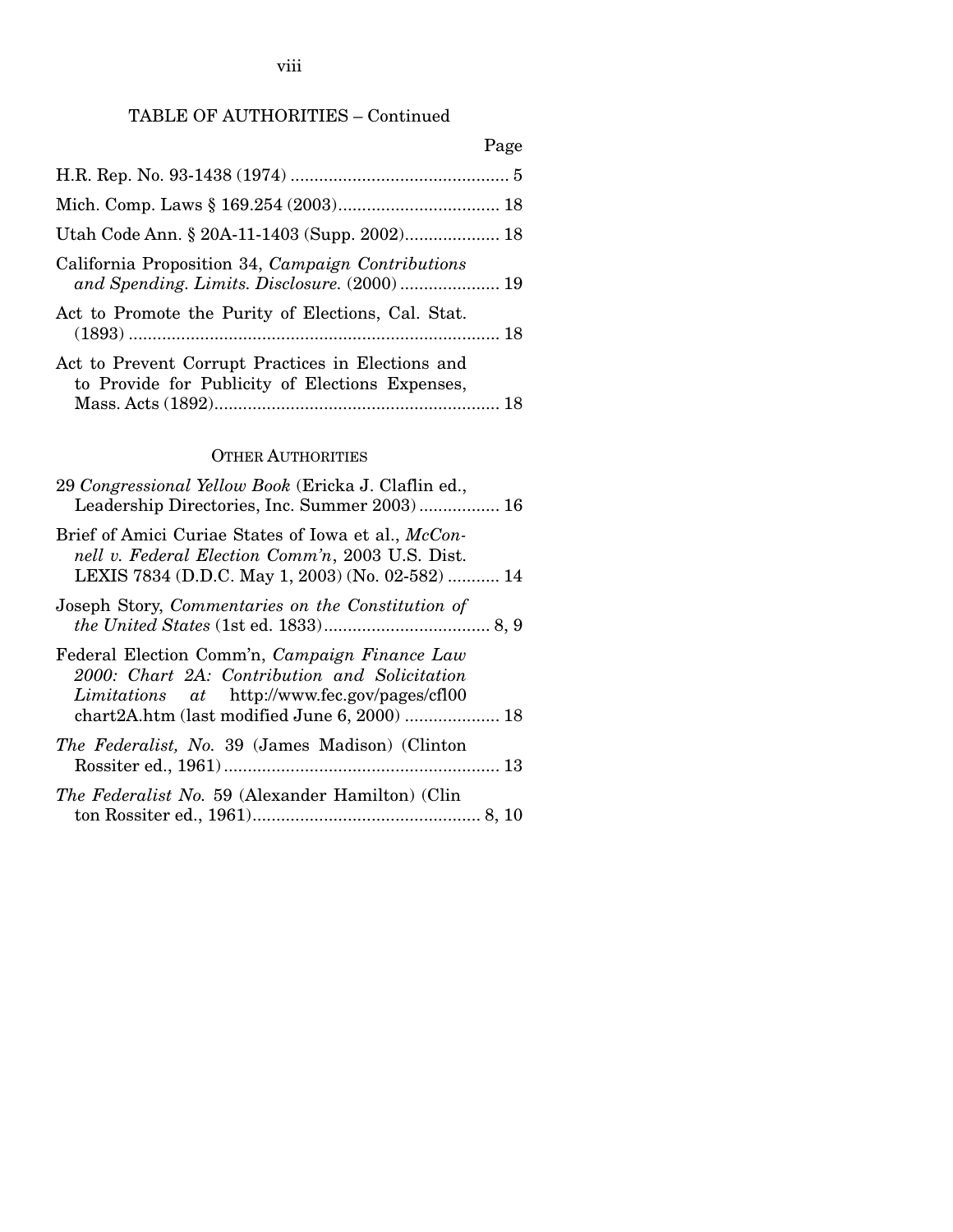TABLE OF AUTHORITIES – Continued

|                                                                                                     | Page |
|-----------------------------------------------------------------------------------------------------|------|
| Massachusetts Governor Lets Stand Repeal of<br><i>Public Campaign Financing</i> , 2003 Money & Poli |      |
| Murkowski Signs Bill Loosening Limits on Contri-<br>butions and Lobbyists in Alaska, 2003 Money &   |      |
| North Carolina State Board Finds Municipalities<br>Barred From Making Contributions, 2003 Money     |      |
| South Carolina Governor Signs Bill To Beef Up<br>Campaign Finance Rules, 2003 Money & Politics      |      |

ix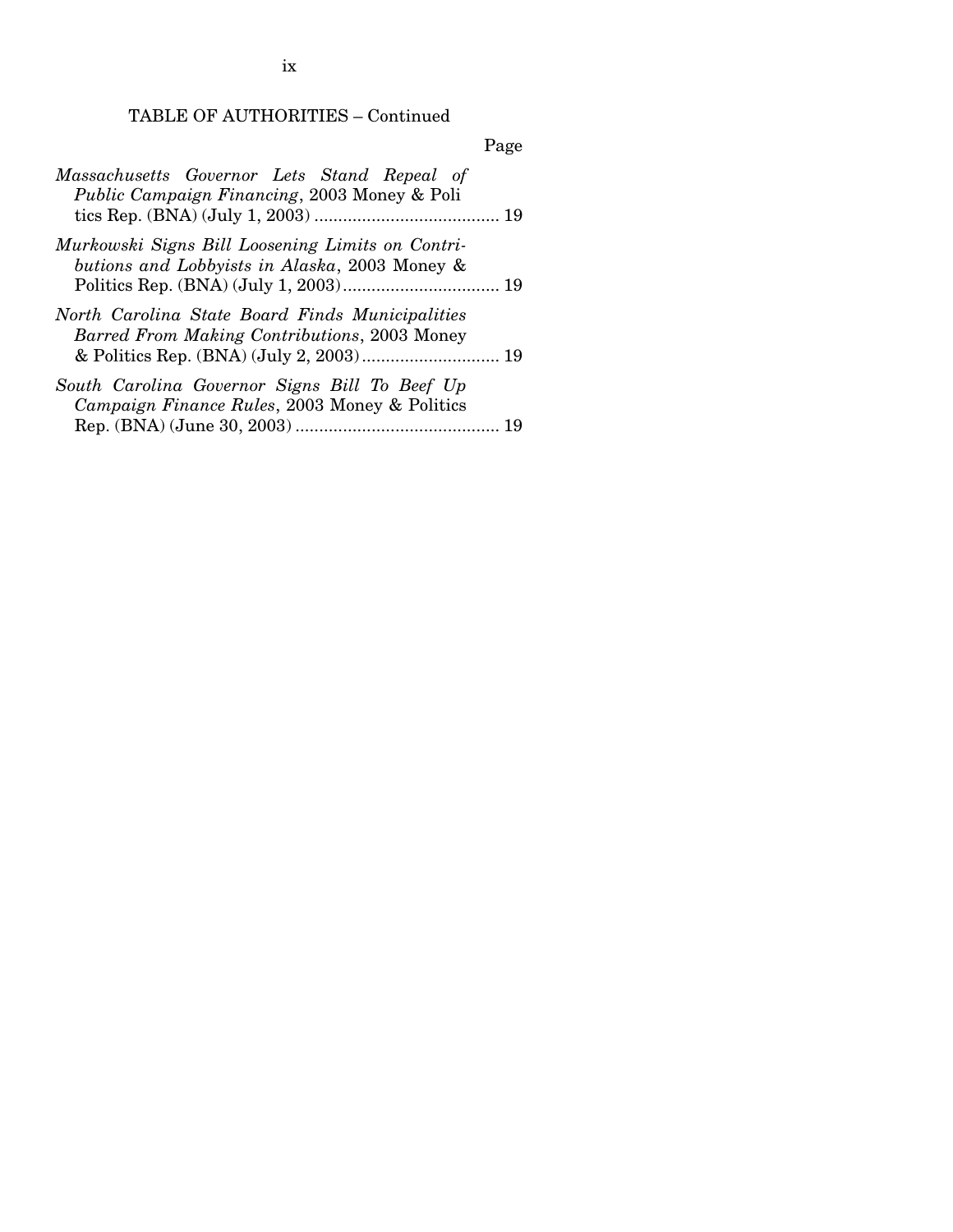### **STATEMENT OF INTEREST OF AMICI CURIAE**<sup>1</sup>

Amici are States which through our Attorneys General argue BCRA is an unconstitutional intrusion upon state sovereignty. While the Federal Elections Clause, U.S. Const. art. I, § 4, cl. 1, gives the Federal Government broad authority to regulate federal elections, it provides no authority for Congress to regulate state election activity. When BCRA took effect, many state campaign finance laws were overridden. This is even true for amicus Commonwealth of Virginia, which is conducting its state elections *this* November in a non-federal election year.

Filing this brief is necessary because the lower panel neglected the Plaintiffs' threshold Elections Clause and Tenth Amendment arguments. Basing their decisions primarily on the First Amendment, Judges Leon and Henderson did not confront Plaintiffs' federalism claims. Judge Kollar-Kotelly avoided the issue by finding none of the Plaintiffs had standing to raise the argument. $^{2}$ 

<sup>&</sup>lt;sup>1</sup> This brief was not written in whole or in part by counsel for a party. The preparation of this brief was funded by the State Government Leadership Foundation, a  $501(c)(4)$  organization whose membership includes present and former elected state officials of the amici States.

<sup>&</sup>lt;sup>2</sup> With respect to §§ 301(20)(A)(i), (ii), and (iv), Judge Leon admitted it is a "considerable issue" whether the Elections Clause can be fairly read to allow Congress to regulate state party matters. Leon at 1119sa-1120sa. But he also skipped the federalism challenges to Section 301(20)(A)(iii) without explanation. Leon at 1126sa, n.63. Opinions for *McConnell v. Federal Election Comm'n*, No. 02-582, 2003 U.S. Dist. LEXIS 7834 (D.D.C. May 1, 2003), reprinted in Joint Supplemental Appendix to Jurisdictional Statements, cited herein as [Name of Judge] at 1-1400sa.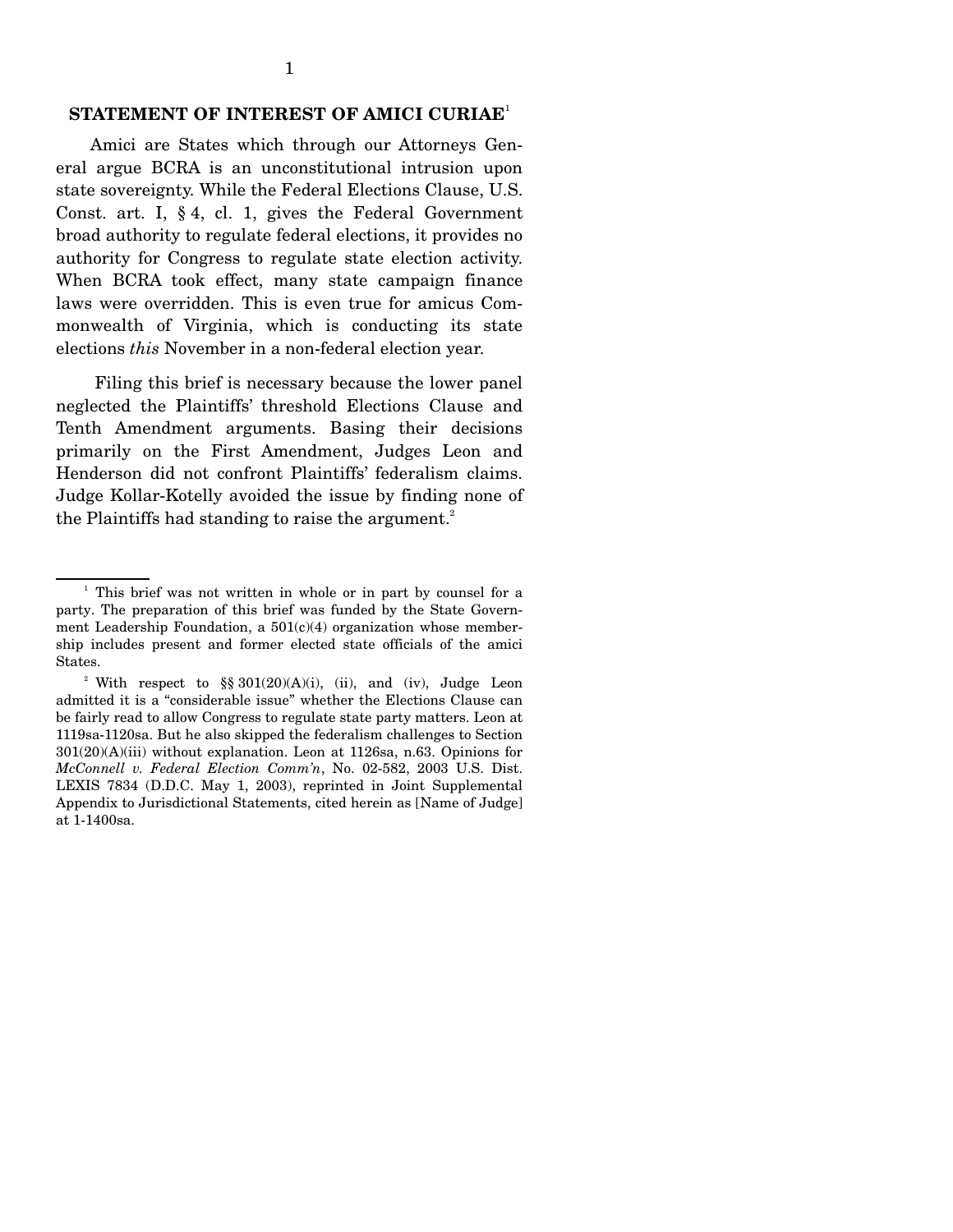Amici are well-informed to bring to the Court's attention the overreach of BCRA and its federalization of state and local campaign finance law. States have responsibility for conducting state elections and have adopted their own campaign finance rules reflecting the different choices of our citizenries. As always, amici are vigilant in ensuring the Federal Government does not exceed its limited Constitutional authority; we submit this brief to defend our unique interest.

#### **AUTHORITY TO FILE**

----------------------------- ------------------------------

----♦-- -

----♦-- -

This brief is presented on behalf of amici States by their Attorneys General pursuant to Court Rule 37.4.

#### **SUMMARY OF ARGUMENT**

----------------------------- ------------------------------

Our Federal government is one of limited powers. The judiciary, a branch with tenure and authority independent of direct electoral control, must often keep Congress' political zest from running beyond its actual legislative power. One limitation on Congress is a result of the war our forefathers fought over the abuses of sovereignty. Their victory created the constitutional principle of federalism to protect the people and the States from being overrun by a national government, as the colonies were.

Title I of BCRA violates that principle. The offense occurs in the most fundamental area of a democratic system: a State's ability to have its own rules on how its own government will be chosen. Congress' transgression occurs by trumping state campaign finance laws and is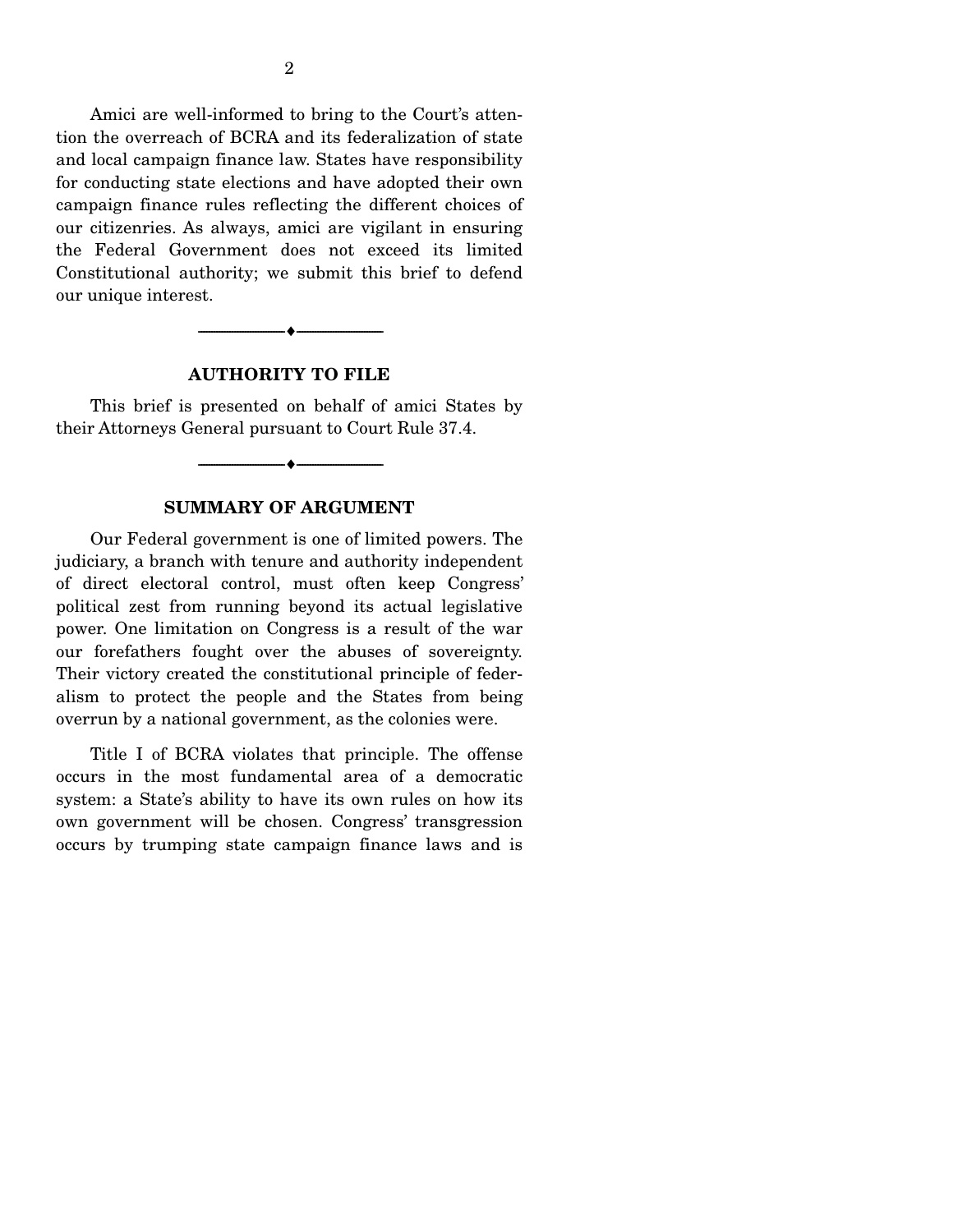similar to its prior over-reaching in *Oregon v. Mitchell*, 400 U.S. 112 (1970). This Court is called to prevent this violation by applying the Tenth Amendment or the Elections Clause in Article 1 of the U.S. Constitution.

Congress has asked this Court to vouchsafe its fears of corruption. It has even presented alternative statutes to the Court to help them find a political majority on how to clean up the system. This Court can avoid that thicket by finding state sovereignty – an idea older than contribution limits or the appearance of corruption – has been trespassed by Congressional over-regulation. Simply put, whatever problems Congress thinks it has with its elections cannot lawfully be solved by federalizing the rules Governors, state legislators and even some candidates for mayor must follow to get elected.

When Congress overruled the financing laws our constituents chose for electing their own state governments, it also took from them the power to shape what their state leaders do and how they will be held accountable. Do not take our word for it: Congressionally-elected campaign finance reformers insist that contributions, and not ideas, determine politics and legislative results. If they are right, then the Constitution must be invoked to prevent Congress from determining state politics and legislative results by reforming state campaign finance laws. And if they are wrong, then this entire artifice is in doubt.

Either way, Congress does not have the authority to overrule our campaign laws and their lack of deftness in doing so shows how fortunate it is they do not have that right.

> ----------------------------- ------------------------------ ----♦-- -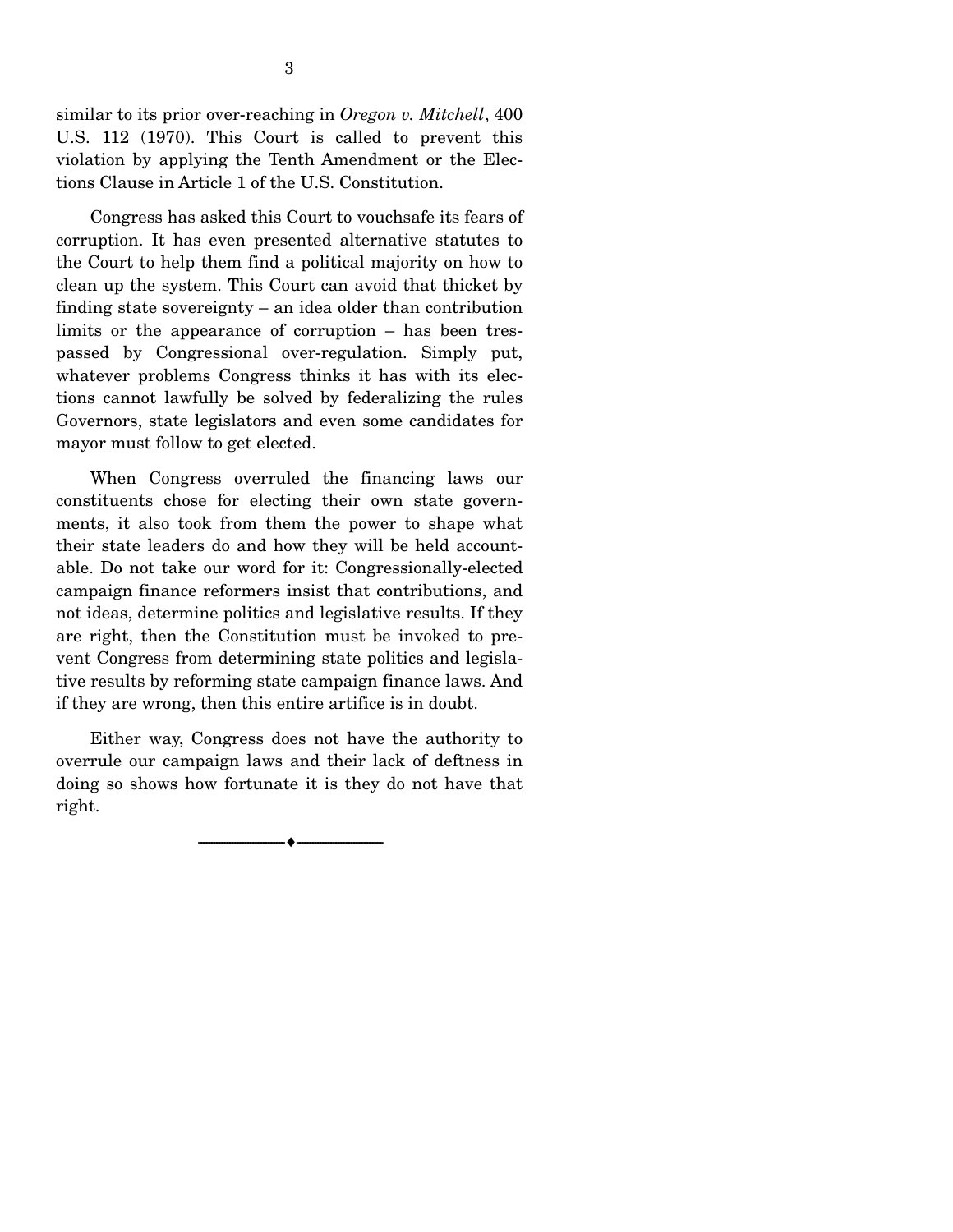#### **ARGUMENT**

This case combines two of the most lively debates in American history: campaign finance reform in the 107th Congress and the proper allocation of power among dual sovereigns in the Constitutional Convention. To reconcile these two, this Court must understand what non-federal ("soft") money really is and does, and how the new campaign finance reform law conflicts with the Framers' cherished federalism.

Political parties raise and spend non-federal money in two different places and ways. First is money raised (typically by national party committees, federal officeholders and candidates) and spent outside the contribution and expenditure definitions of federal election law. This money is kept by the national parties in a few large accounts in Washington and finances the national parties' administrative expenses, redistricting work, and a share of its federal candidate-related issue ads and voter contact expenses.<sup>3</sup>

Second is money raised (by just about anyone) and spent in specific compliance with the limits and definitions of a state's own election law. State parties raise this money and keep it in their own state accounts for making contributions to state candidates and to pay for voter contact expenses. National parties also raise this money to make state-regulated contributions to state candidates and transfers to state parties.

 $3$  Leon at 1214sa-1215sa (facts #60-64); Kollar-Kotelly at 533sa (fact #1.35).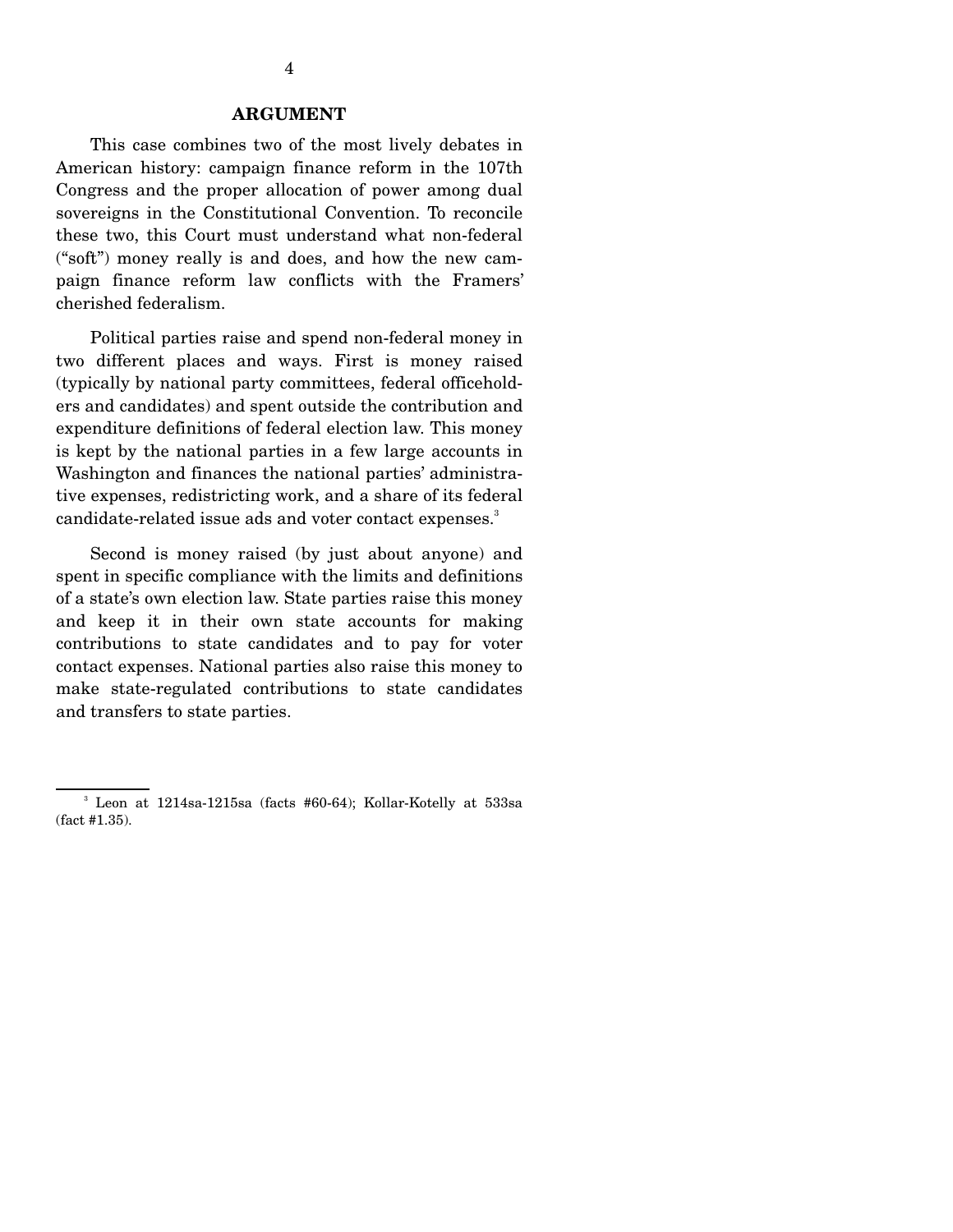BCRA regulates both. We are not challenging Congress' wisdom or ability to regulate federal money for the very reason Congress should not be allowed to regulate non-federal money; we each lack the power to regulate the other.

This Court has said Congress, not the States, has the authority to regulate federal campaign finance. *Buckley v. Valeo,* 424 U.S. 1, 13 (1976) (noting Congress' power to regulate federal elections is well-established). In fact, the Federal Election Campaign Act specifically preempts the States from regulating federal campaign finance.<sup>4</sup>

It follows that States have similar authority to regulate state campaign finance. To be sure, this Court recently sustained two state campaign finance laws not because they were compatible with Congress' rules (in fact, they were not) but because each State advanced its own interest well enough to pass First Amendment muster. *Austin v. Michigan Chamber of Commerce*, 494 U.S. 652, 660, 666 (1990) ("[Michigan] has articulated a sufficiently compelling rationale to support its restriction on independent expenditures by corporations . . . [and] Michigan's

<sup>4</sup>*See* 2 U.S.C. § 453 (1976) (amended 2002) (federal election laws "supersede and preempt any provision of State law with respect to election to Federal office"). According to the Conference Committee report on the 1974 Amendments to the Act, federal law controls with respect to campaign expenditure-related criminal sanctions; the sources of campaign funds used in federal races; reporting and disclosure of political contributions to, and expenditures by, federal candidates and political committees; and the conduct of federal campaigns – but does not affect the States' rights as to other election related conduct such as voter fraud; ballot theft; the manner of qualifying as a candidate; or the dates and places of elections. H.R. Rep. No. 93-1438, at 69, 100-101 (1974).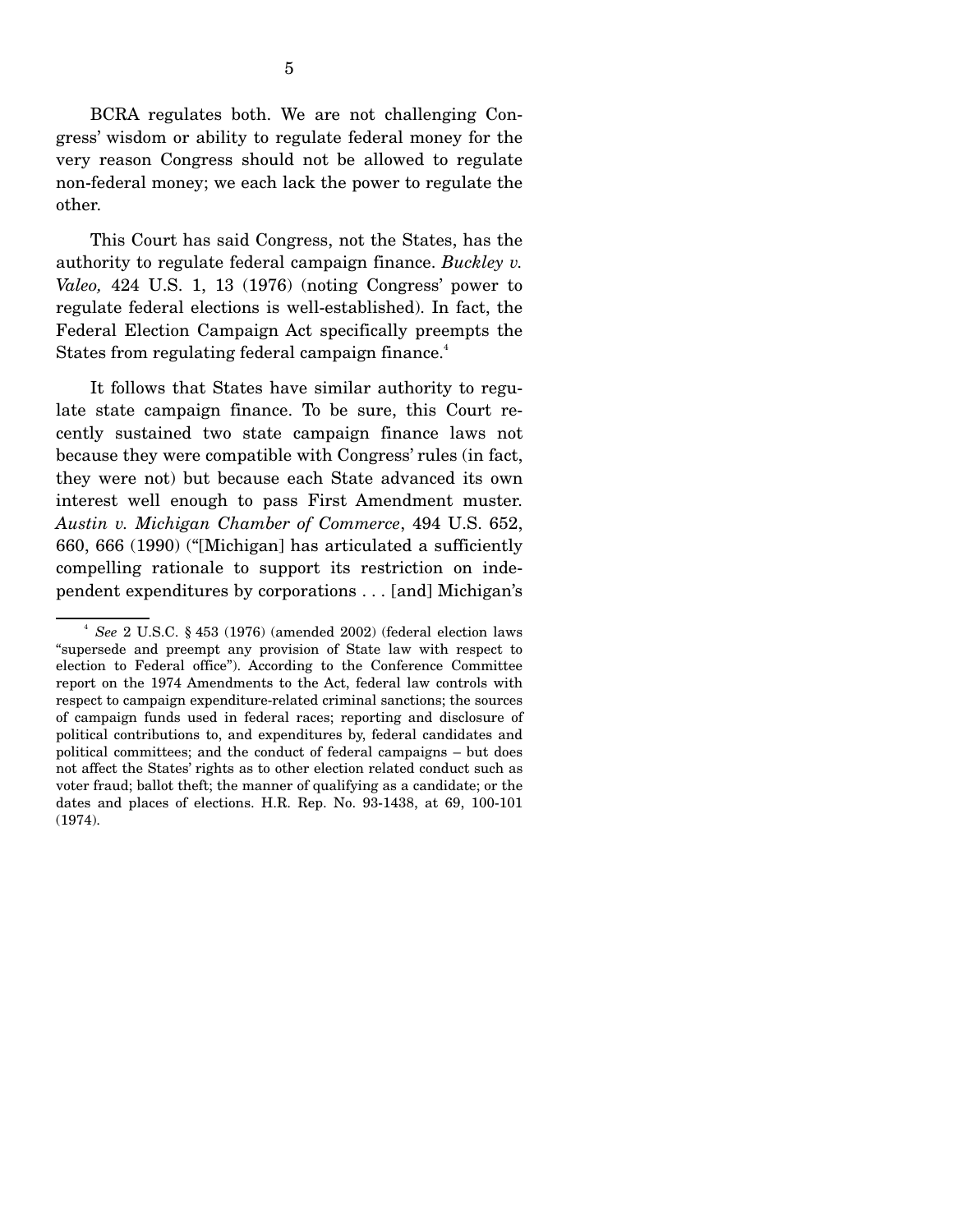decision to exclude unincorporated labor unions from the [prohibition] is therefore justified by the crucial differences between unions and corporations."); *Nixon v. Shrink Missouri Government PAC*, 528 U.S. 377, 382 (2000) ("We hold *Buckley* to be authority for comparable state regulation, which need not be pegged to *Buckley's* 

dollars."). Although Congress may have an irresistible interest in our campaign finance practices, the Constitution's Elections Clause or the Tenth Amendment means Congressional authority stops where ours begins. Amici agree Elections Clause case law requires the States to yield or share many federal election functions with Congress, but decisions on who can contribute, what kind and amount of money can be used, and how candidates and parties can spend that money in state elections is a State's alone. This traditional and essential state power does not disappear because Congress has authority over federal elections, which are often held on the same day as state elections.

To be clear, we do not seek redress just for ourselves as political entities, but for the protection of our citizens who derive liberty from the diffusion of power. *Gillespie v. City of Indianapolis*, 185 F.3d 693, 703 (7th Cir. 1999) (quoting *New York v. United States*, 505 U.S. 144, 182-83 (1992) (O'Conner, J., for the Court) (quoting *Coleman v. Thompson*, 501 U.S. 722, 759 (1991) (Blackmun, J., dissenting))).

Accordingly, amici will prove BCRA is an "ultra vires" Congressional action, see *Printz v. United States*, 521 U.S.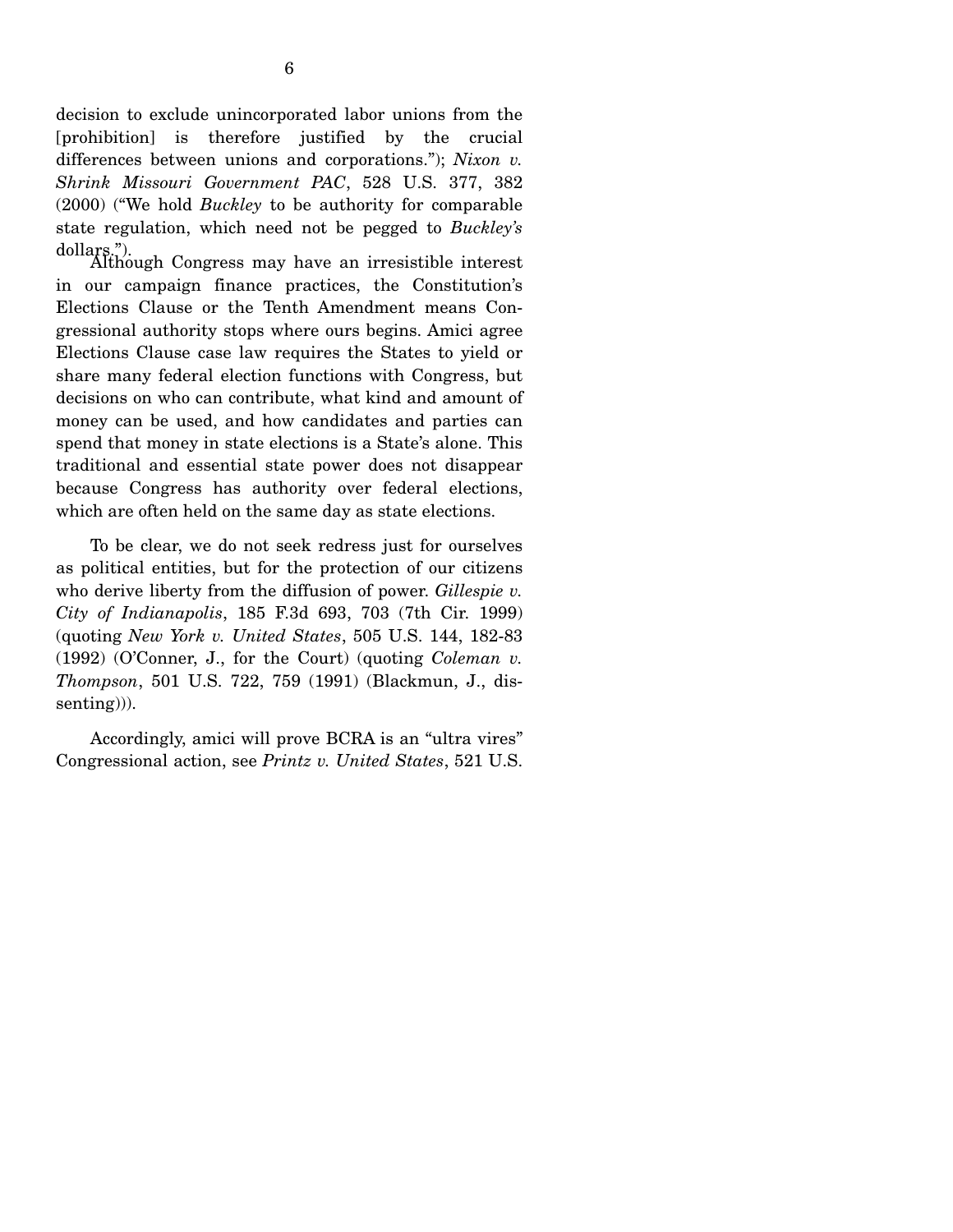$898, 923$  (1997), by (I) discussing the threshold question<sup>5</sup> of Constitutional federalism and state elections, and (**II**) showing how Title I of BCRA takes power from the States.

#### **I. THE CONSTITUTION LEAVES THE MANNER OF CONDUCTING STATE ELECTIONS TO THE STATES**

The Elections Clause states:

The Times, Places and Manner of holding Elections for Senators and Representatives, shall be prescribed in each State by the Legislature thereof; but the Congress may at any time by Law make or alter such Regulations, except as to the Places of chusing Senators.

U.S. Const. art. I, § 4, cl. 1.

<sup>&</sup>lt;sup>5</sup> Amici respectfully suggest the Court order the constitutional analysis in this case as was done in *Gillespie*, 185 F.3d 693: initially asking if the advocate can make a Tenth Amendment challenge; if yes, then deciding if that challenge is successful; if no, then proceeding to other claims such as Second or Fifth Amendment challenges*. See also New York*, 505 U.S. 144 (Tenth Amendment inquiry, then Guarantee Clause and Severability analysis); *Printz*, 521 U.S. 898 (Tenth Amendment inquiry, then Necessary and Proper Clause analysis); *Gregory v. Ashcroft*, 501 U.S. 452 (1991) (noting state's Tenth Amendment right to regulate its judiciary, then finding no Congressional intent under the Commerce Clause to change that, then finding no violation of the Equal Protection Clause); *Cf*. *Hodel v. Virginia Surface Mining & Reclamation Ass'n*, 452 U.S. 264 (1981) (relying on *National League of Cities v. Usery*, 426 U.S. 833 (1976), looking at the Commerce Clause first, then the Tenth Amendment, then Just Compensation and Due Process Clauses of the Fifth Amendment).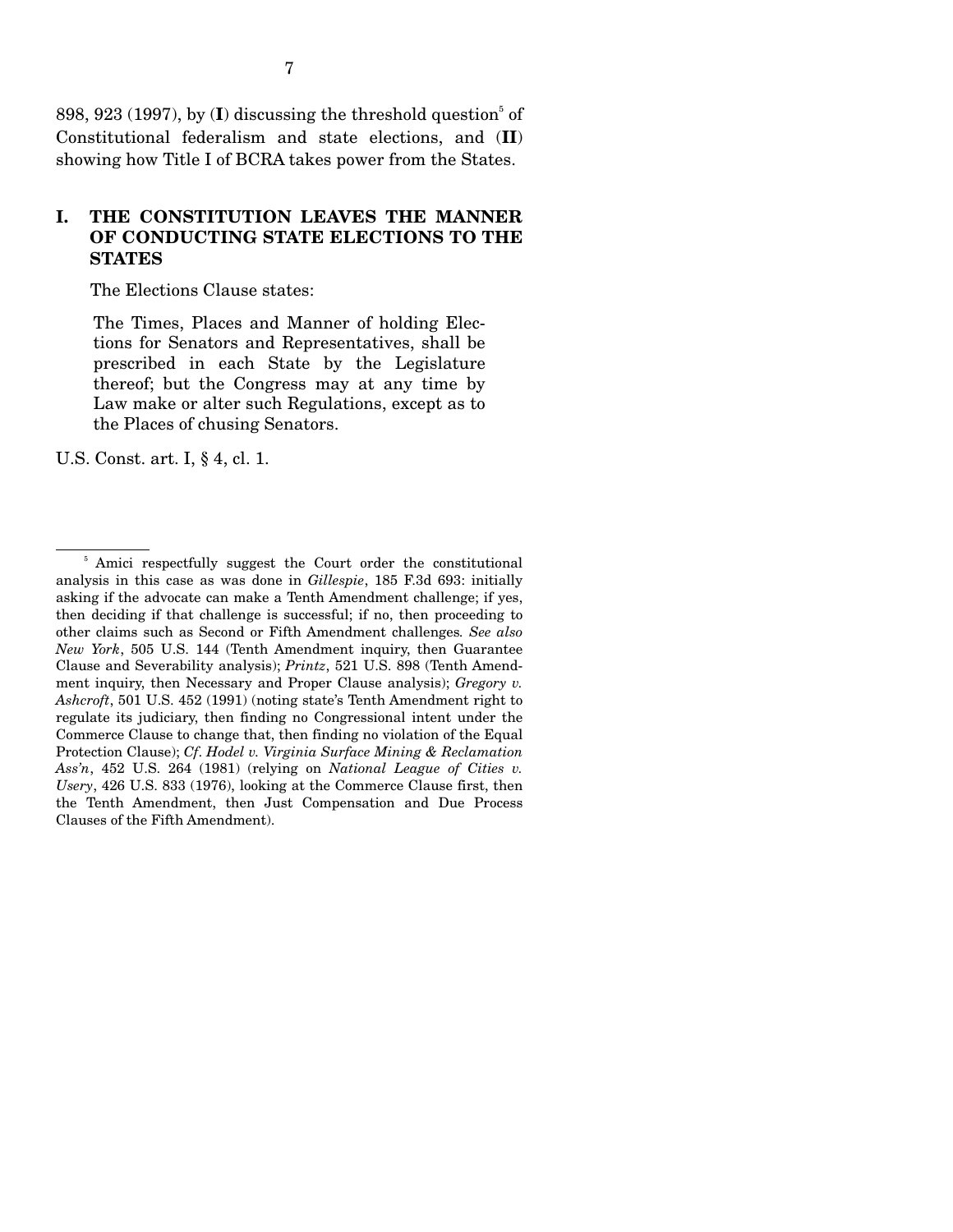That sentence is traditionally cited as the source of Congressional authority to regulate campaign finance. *Buckley*, 424 U.S. at 13. This Court has unanimously called this clause a "default provision; it invests the States with responsibility for the mechanics of *congressional*  elections . . . so far as Congress declines to preempt [them]." *Foster v. Love,* 522 U.S. 67, 68 (1997) (internal citation omitted) (emphasis added). *See also, Storer v. Brown*, 415 U.S. 724, 729-30 (1974); *Roudebush v. Hartke*, 405 U.S. 15, 24 (1972).

This clause has not, however, given Congress default power to regulate *state* elections. *See, e.g*., *Tashjian v. Republican Party of Connecticut,* 479 U.S. 208, 217 (1986) (the Constitution allows for "state control over the election process for state offices"); *California Democratic Party v. Jones*, 530 U.S. 567, 572 (2000) ("[S]tates have a major role to play in structuring and monitoring the election process. . . . "). This sentiment appears in majority opinions and dissents alike. *Jones*, 530 U.S. at 590 ("A State's power to determine how its officials are to be elected is a quintessential attribute of sovereignty.") (Stevens, J. joined by Ginsberg, J., dissenting).

The best analyses of the limited reach of the Elections Clause are made in *Oregon v. Mitchell*, 400 U.S. at 117-126 (controlling opinion of Black, J.); *Sugarman v. Dougall*, 413 U.S. 634, 647 (1973); *U.S. Term Limits, Inc. v. Thornton*, 514 U.S. 779, 808-09 (1995); 2 Joseph Story, *Commentaries on the Constitution of the United States* 280-92 (1st ed. 1833); and *The Federalist No.* 59 (Alexander Hamilton). From each of those varied settings and centuries, one principle endures: the States, and not the federal government, have authority under the Elections Clause or the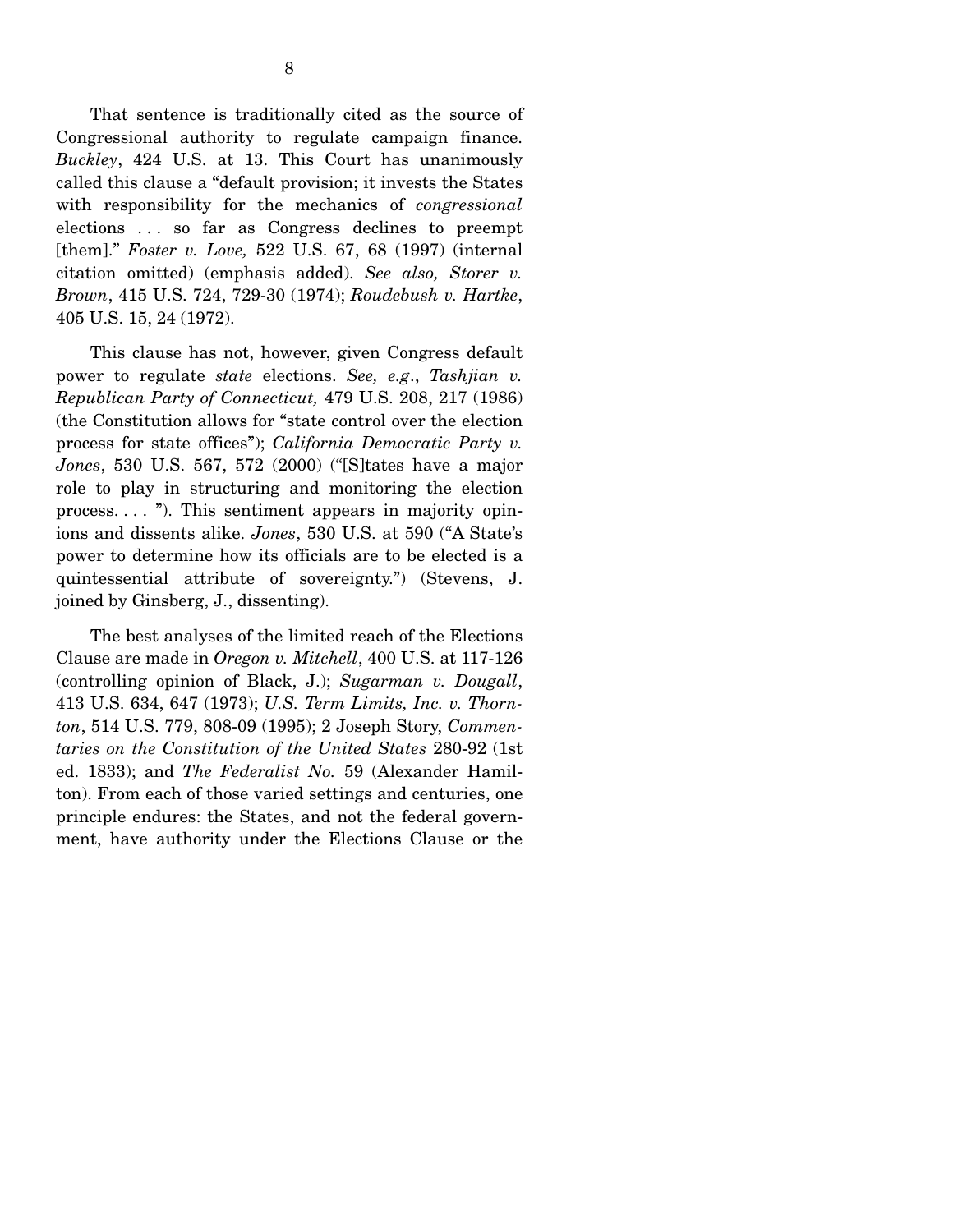Tenth Amendment<sup>6</sup> to regulate their own elections and perquisites for filling local public office.

This principle is supported by five points: (1) the founders' purpose in enumerating an election power for Congress was not to give it power to regulate state elections; (2) this Court's jurisprudence affirms States have broad regulatory rights over conducting state elections; (3) campaign finance laws are a fundamental manner of conducting an election; (4) a State does not yield its power because state and federal elections are often held on the same day; (5) arguments against the state interest are unpersuasive.

#### **(1) The Founders Did Not Intend To Give Congress Power To Regulate State Elections**

The Constitutional Convention debates make clear the Framers' Election Clause compromise was not intended to give Congress plenary power over federal and state elections, but rather to prevent States from over-regulating federal elections. *See* 2 Joseph Story, *Commentaries on the Constitution of the United States* 280-92, 284 (1st ed. 1833) (The concept of federal power regulating state elections is "so flagrant a violation of principle, as to require no comment."); *U.S. Term Limits*, 514 U.S. at 808-09 ("[T]he

<sup>&</sup>lt;sup>6</sup> The question whether Congress has the affirmative power to regulate in a certain area is the "mirror image[ ]" of the question whether states have the reserved power to regulate in that area under the Tenth Amendment. *See, e.g., New York v. United States,* 505 U.S. at 156. If the Tenth Amendment is not a tautology, amici would view this case as a Congressional over-extension of a delegated power, rather than a pure Tenth Amendment inquiry, because the Constitution metes out election powers rather than being completely silent on the subject.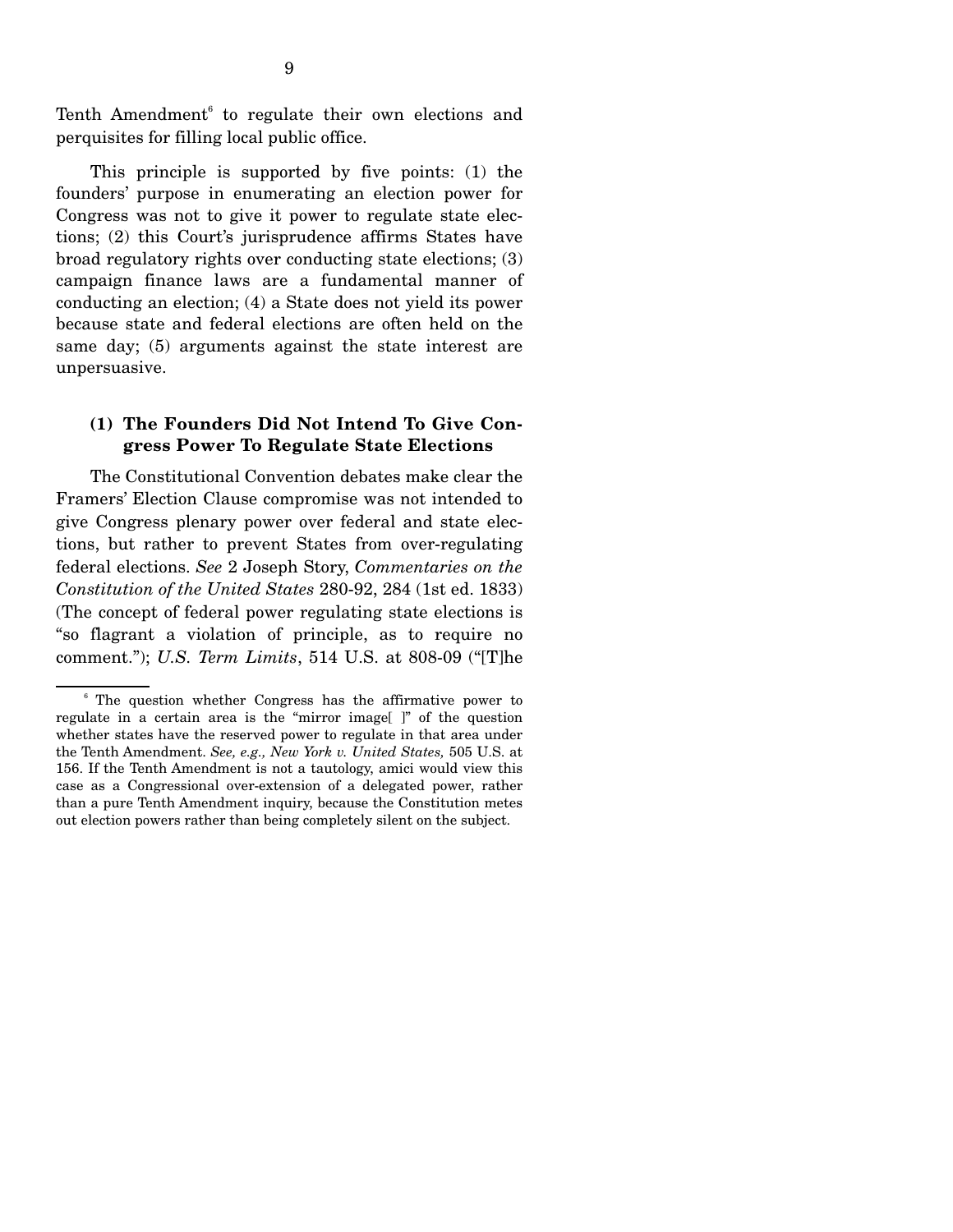Framers' overriding concern was the potential for States' abuse of the power to set the 'Times, Places and Manner' of elections."); *The Federalist No.* 59, at 363 (Alexander Hamilton) (Clinton Rossiter ed., 1961) (arguing that giving state governments exclusive power to regulate federal elections would leave the existence of the Union at the mercy of the States).

#### **(2) States Have Broad Regulatory Rights Over Conducting State Elections**

This Court's history is replete with endorsements of state power over state elections. *See, e.g., Sugarman*, 413 U.S. at 647 (State's power to regulate elections inheres in the State "the basic conception of a political community") (internal quotation omitted); *Pope v. Williams*, 193 U.S. 621, 632 (1904) ("[T]he privilege to vote in a State is within the jurisdiction of the State itself, to be exercised as the State may direct, and upon such terms as to it may seem proper, provided, of course, no discrimination is made between individuals, in violation of the Federal Constitution."); *Blitz v. United States*, 153 U.S. 308, 314- 15 (1894) (The national government has "no concern" regarding certain fraud in the election of state offices.).

In *Oregon v. Mitchell*, 400 U.S. 112, this Court upheld a new voting age statute only as applied to federal, but not state, elections. Justice Black wrote:

[n]o function is more essential to the separate and independent existence of the States and their governments than the power to determine within the limits of the Constitution the qualifications of their own voters for state, county, and municipal offices and *the nature of their own machinery for filling local public offices*.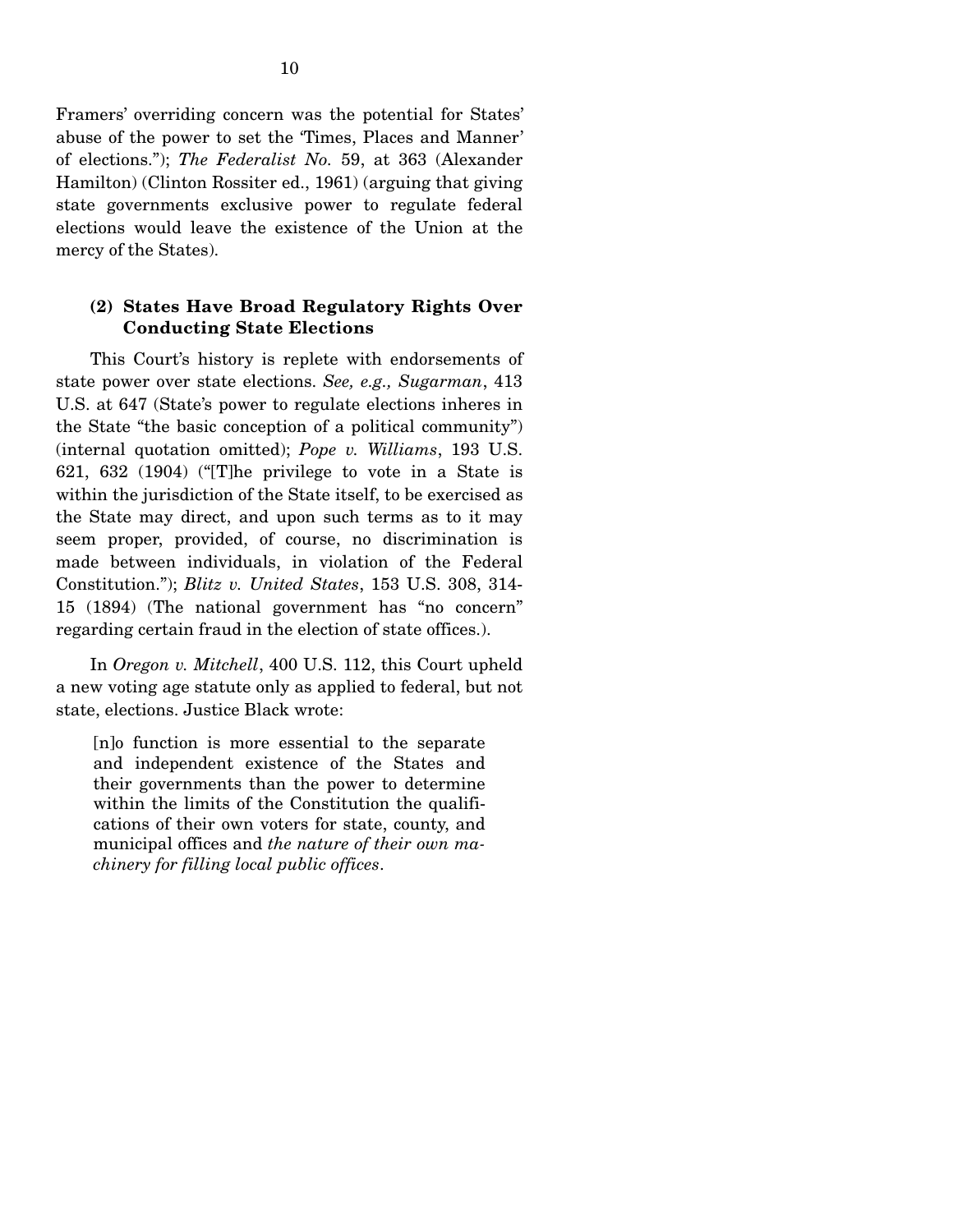*Mitchell*, 400 U.S. at 125 (emphasis added)*.* Justice Black made an additional and compelling point in *Mitchell*: a State's plenary power over state elections is limited only by U.S. Constitutional Amendments, "each of which has assumed that the States had general supervisory power over state elections." *See id.* at 125-26.

#### **(3) Campaign Finance Laws Are A Fundamental Manner Of Conducting An Election**

There should be no doubt that state and federal campaign finance laws are a "traditional and essential function" of a democratically elected government. *See Pennsylvania Dep't of Corrections v. Yesky*, 524 U.S. 206, 209 (1998). Just as in determining the qualifications for state office holders, amici contend the manner of holding an election is a "decision of the most fundamental sort for a sovereign" and "at the heart of representative government." *Gregory*, 501 U.S. 452, 460, 463 (quoting *Bernal v. Fainter*, 467 U.S. 216, 221 (1984)); *accord City of Edmonds v. Oxford House, Inc.*, 514 U.S. 725, 732 n.5 (1995); *BFP v. Resolution Trust Corp.*, 511 U.S. 531, 565 n.17 (1994) (Souter, J., dissenting). Regulating the manner of an election is "comprehensive" authority including the power to impose "numerous requirements as to procedure and safeguards which experience shows are necessary in order to enforce the fundamental right involved." *Foster*, 522 U.S. at 72 n.2 (quoting *Smiley v. Holm*, 285 U.S. 355, 366 (1932)).

The Federal government's manner of regulating campaign finance is one traditional aspect of conducting a federal election. *Federal Election Comm'n v. Beaumont*, No. 02-403, 2003 U.S. LEXIS 4595, at \*14 (U.S. June 16, 2003) (noting that since 1907, there has been a century of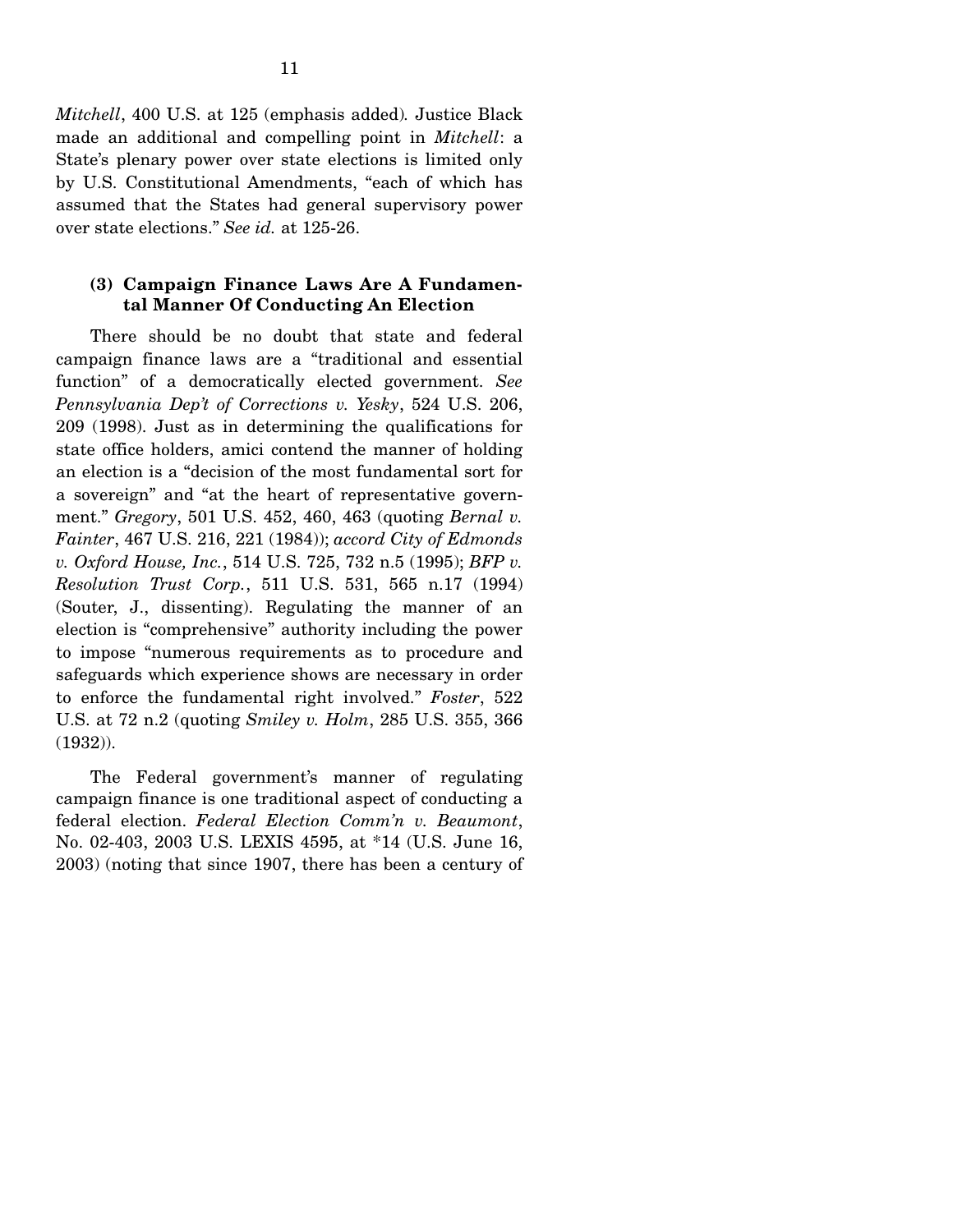Congressional attention to corporate political contributions). For Congress, enacting campaign finance laws is an essential government function too. Supporters contend the whole branch may fall victim to the appearance of corruption without new, stricter rules. If this Court agrees, then each State also faces this fundamental issue – *but for* <sup>7</sup> *itself*. *See Garcia v. San Antonio Metropolitan Transit Authority*, 469 U.S. 528, 556 (1985) (declining to review limitations placed on Congress' Commerce Clause powers by our federal system).

### **(4) A State Does Not Yield Its Power Because State And Federal Elections Are Held On The Same Day**

The date of holding an election does not change a State's rights. Surely, when a State holds its elections simultaneously with the Federal government, Congress does not lose its power to regulate federal elections. But this does not mean Congress somehow gains the power to regulate state elections held on the same day. <sup>8</sup>*See Ex parte* 

<sup>7</sup> Congress' purpose in enacting campaign finance reform (to orient Members away from donors and towards constituents) is precisely the reason Congress cannot regulate contributions to our state candidates and parties. *See Jones*, 530 U.S. at 580-81. Altering election laws for the purpose of changing candidates' views or whom they must "curry favor with" to get elected or reelected unconstitutionally occurs at the expense of a party's ability to perform the basic function of choosing their own leaders. *Id.* (citing *Kusper v. Pontikes*, 414 U.S. 51, 58 (1973)). This is especially true when the goal is the "election of problem solvers *who are less beholden to party officials*." *Id.* (emphasis in original).

<sup>8 &</sup>quot;Federal Election Day" under 2 U.S.C. §§ 1 and 7, means "the Tuesday after the first Monday in November in an even numbered year." *Foster*, 522 U.S. at 68.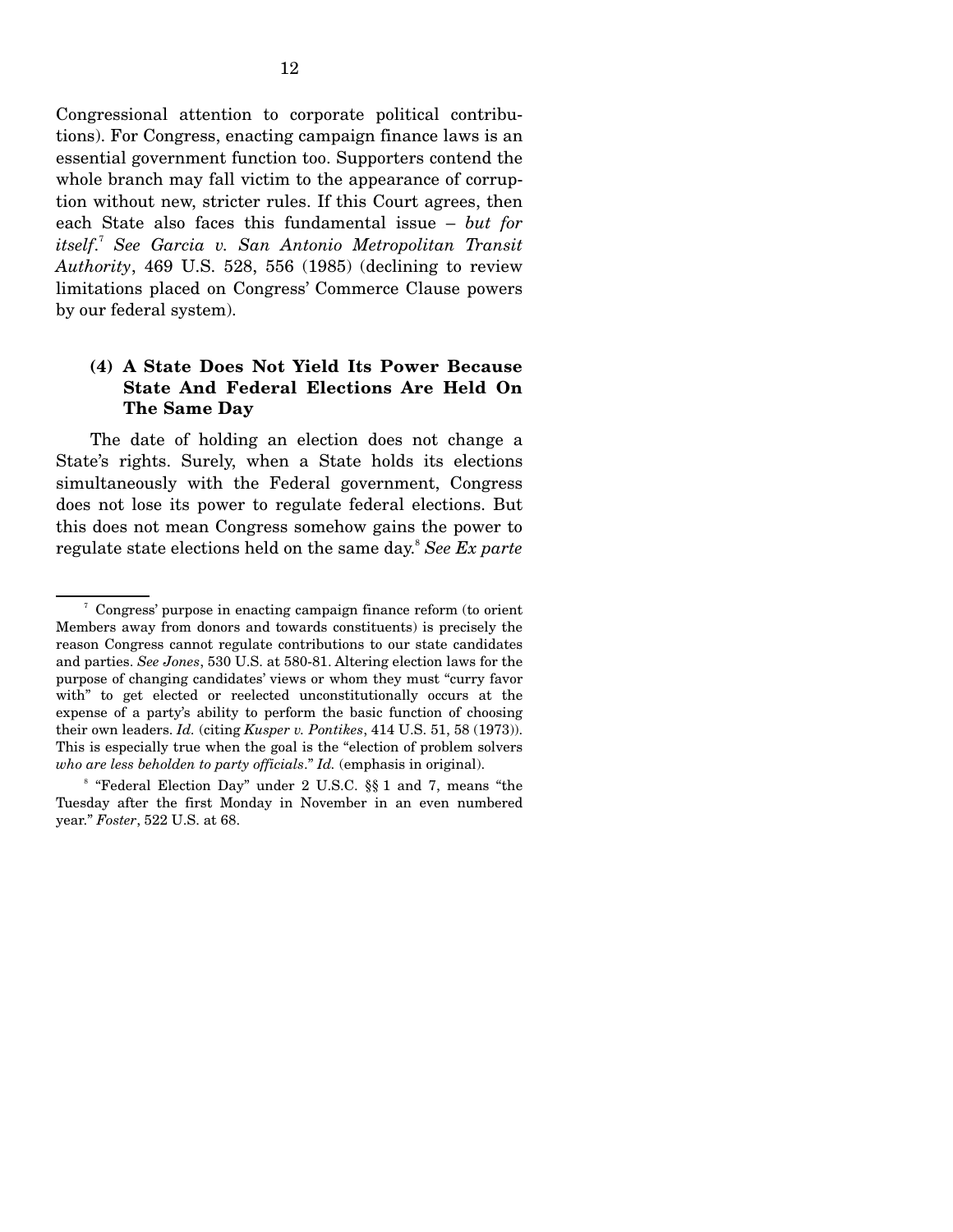*Siebold*, 100 U.S. 371, 393 (1879) (acts relating exclusively to the election of state and county officers are not amenable to Federal jurisdiction); *Oklahoma v. United States Civil Service Comm'n*, 330 U.S. 127, 143 (1947) (The United States "has no power to regulate[] local political activities as such."); *United States v. Reese,* 92 U.S. 214, 218 (1875) (noting with regard to the Elections Clause and municipal races, "the effect of art. 1, sect. 4, of the Constitution, in respect to elections for senators and representatives, is not now under consideration.").

The date of a state and federal election is a critical point because BCRA's hook for federalizing state fundraising rules is that nearly all elections for federal and state wide office are held on the same day. $9$  Moving state elections to a different day or year to avoid BCRA's claw should not be suggested. As is, state elections are not violating anyone's constitutional rights. Nor are amici challenging Congress' exercise of its constitutional power over itself. We are just defending the exercise of our own. Saying that States can exercise their rights some other time does not sound as though we have "residuary and inviolable sovereignty" but more like we are Congress' prefecture. *The Federalist, No.* 39, at 245 (James Madison) (Clinton Rossiter ed., 1961); *Printz,* 521 U.S. at 919.10

<sup>9</sup>*See* BCRA, Pub. L. No. 107-155, tit. I, sec. 101, §§ 301(20)(A)(i), (ii), 116 Stat. 81, 85-86. Leon at 1213sa (fact #58); Kollar-Kotelly at 536sa (fact #1.39.1.2); Henderson at 298sa (fact #72c(2)(A)).

<sup>&</sup>lt;sup>10</sup> States may wish to hold their elections simultaneously with those for the Federal government not just for convenience but for the reason Congress wanted a uniform federal election day: to remedy the evil arising from elections at different times that can distort the voting process and influence later voting. *Foster*, 522 U.S. at 73 (quoting *Ex*  (Continued on following page)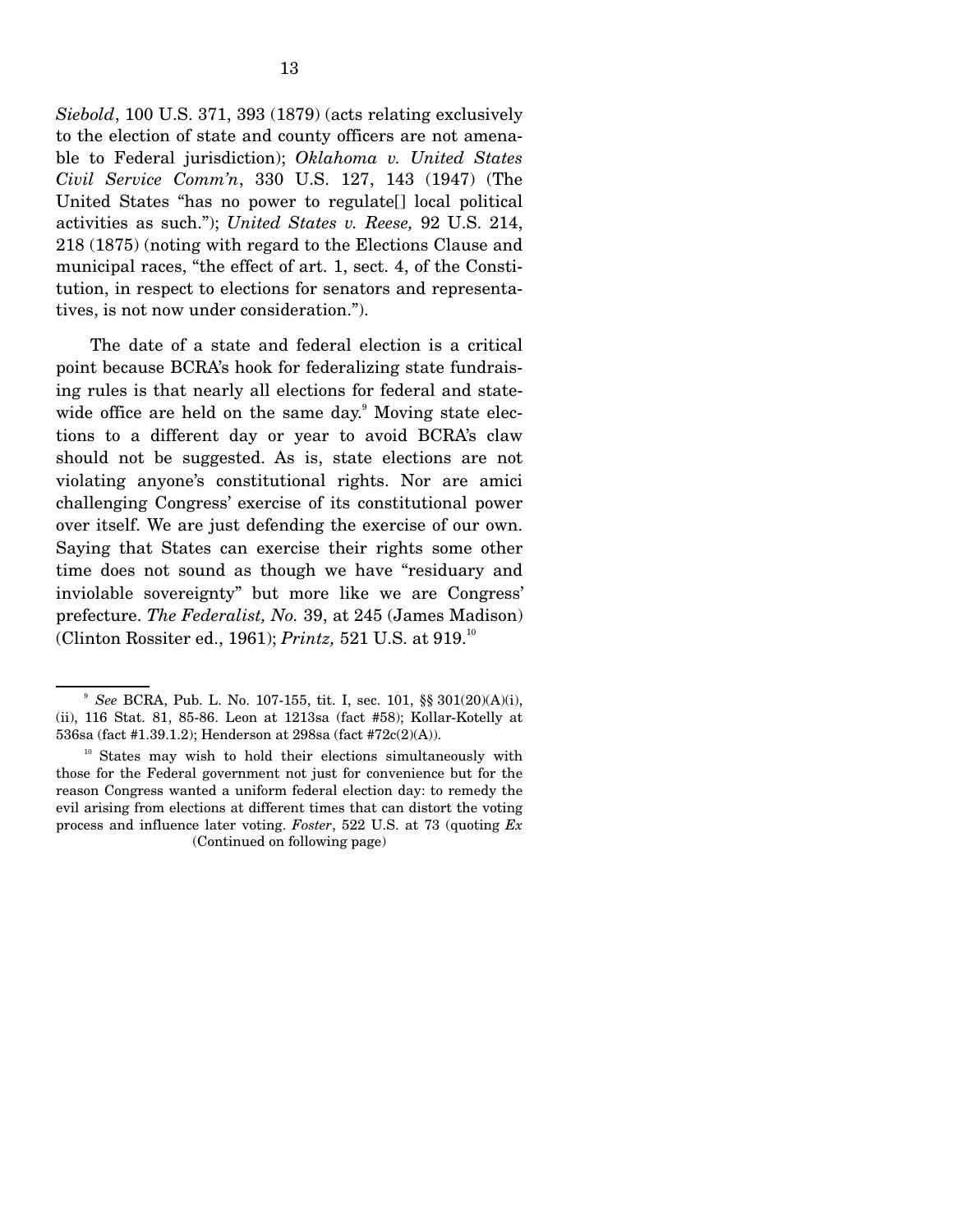14

Although several States may write in favor of BCRA, the Constitutional power of Congress cannot be expanded by the "consent" of the governmental unit whose domain has been narrowed. *New York*, 505 U.S. at 182. Further, amici find the arguments of our sister states to be unconvincing. Below, they wrote: "because the Act is *designed* to regulate federal election activity, it does not intrude on purely local matters." Brief of Amici Curiae States of Iowa et al. at 13, *McConnell v. Federal Election Comm'n*, 2003 U.S. Dist. LEXIS 7834 (D.D.C. May 1, 2003) (No. 02-582) (emphasis added). With all due respect, that sounds more like an *ipse dixit* than a reasoned explanation, especially when those states also admit "some impact on those state elections and campaigns is inevitable." *Id.* at 11. That impact is not excusable just because BCRA was not *intended* to regulate state elections activity. *See Foster*, 522 U.S. at 73 (Resolving a conflict between state and federal election laws "does not depend on discerning the intent behind the federal statute."). Instead, it shows how positively well-integrated state and federal political activities are even with a dual set of governments.<sup>11</sup> And to the extent our sister states' arguments are policy-driven<sup>12</sup> we

 $12$  Policy arguments made below such as BCRA "is attacking the causes of cynicism," and "is an urgently needed national solution to a national problem," or BCRA will "counter the negative influence of fundraising" are all debatable, but not before the Court. Brief of Amici Curiae States of Iowa et al. at 3, 5, 8, *McConnell v. Federal Election*  (Continued on following page)

*parte Yarbrough*, 110 U.S. 651, 661 (1884)); *Busbee v. Smith,* 549 F. Supp. 494, 524 (D.D.C. 1982) (recounting the purposes of § 7), *aff 'd,*  459 U.S. 1166 (1983).

<sup>&</sup>lt;sup>11</sup> Leon at  $1221$ sa-1222sa (facts #90-92); Kolar-Kotelly at 525sa (fact #1.28); Henderson at 297sa (fact #71c).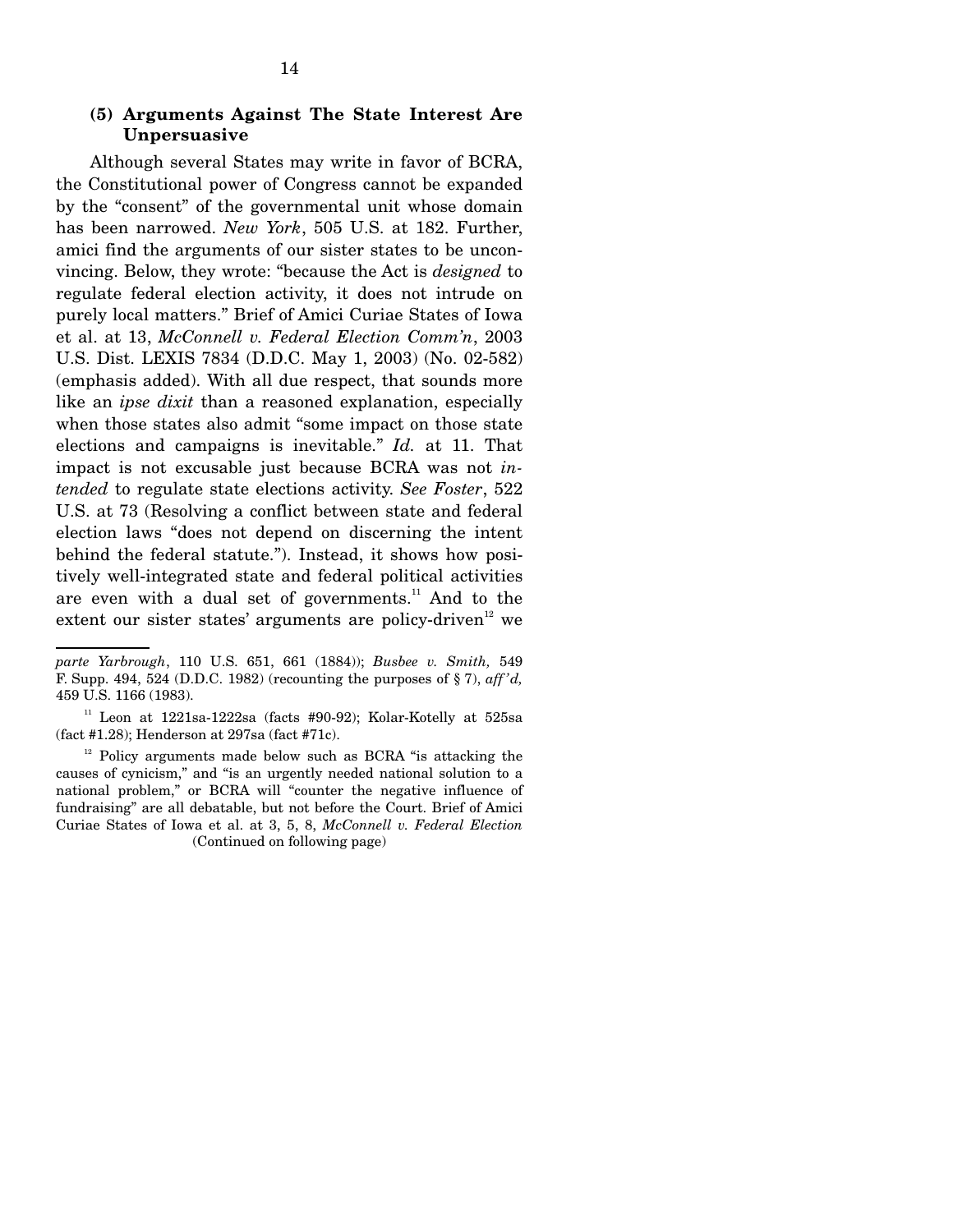concede they have won that argument in the branch where it was properly fought. Today's question is whether that victory was constitutional.

BCRA's defenders may also claim it intrudes no more on state sovereignty than some other provisions of FECA, namely 2 U.S.C. § 441b forbidding "any national bank, or any corporation organized by authority of any law of Congress, to make a contribution or expenditure in connection with any election to *any* political office" (emphasis added) and 2 U.S.C. § 441e forbidding foreign nationals from making contributions "in connection with a Federal, State or local election."<sup>13</sup>

These provisions enjoy a stronger pedigree than BCRA. Sections 441b and e each find support in wellrecognized Congressional powers other than the Elections Clause. With respect to § 441b, Congress has long held the ability to charter and regulate national banks. *See McCulloch v. Maryland*, 17 U.S. (4 Wheat) 316 (1819). Inherent in the grant of corporate life is the ability of the sovereign (in this case Congress, not a State) to constrain such institutions in the way its grantor sees fit. Section 441e is part of the Federal government's plenary power over immigration and foreign affairs rather than a specific

*Comm'n*, 2003 U.S. Dist. LEXIS 7834 (D.D.C. May 1, 2003) (No. 02- 582).

<sup>&</sup>lt;sup>13</sup> The FEC has previously interpreted "any political office" as applying to federal, state and local elections. *See United States v. Kanchanalak*, 192 F.3d 1037, 1049 (D.C. Cir. 1999). The Court has never had occasion to rule whether this FEC interpretation, § 441b or § 441e can withstand Tenth Amendment scrutiny. Amici note BCRA expanded 441e, but that change is not at issue in this case.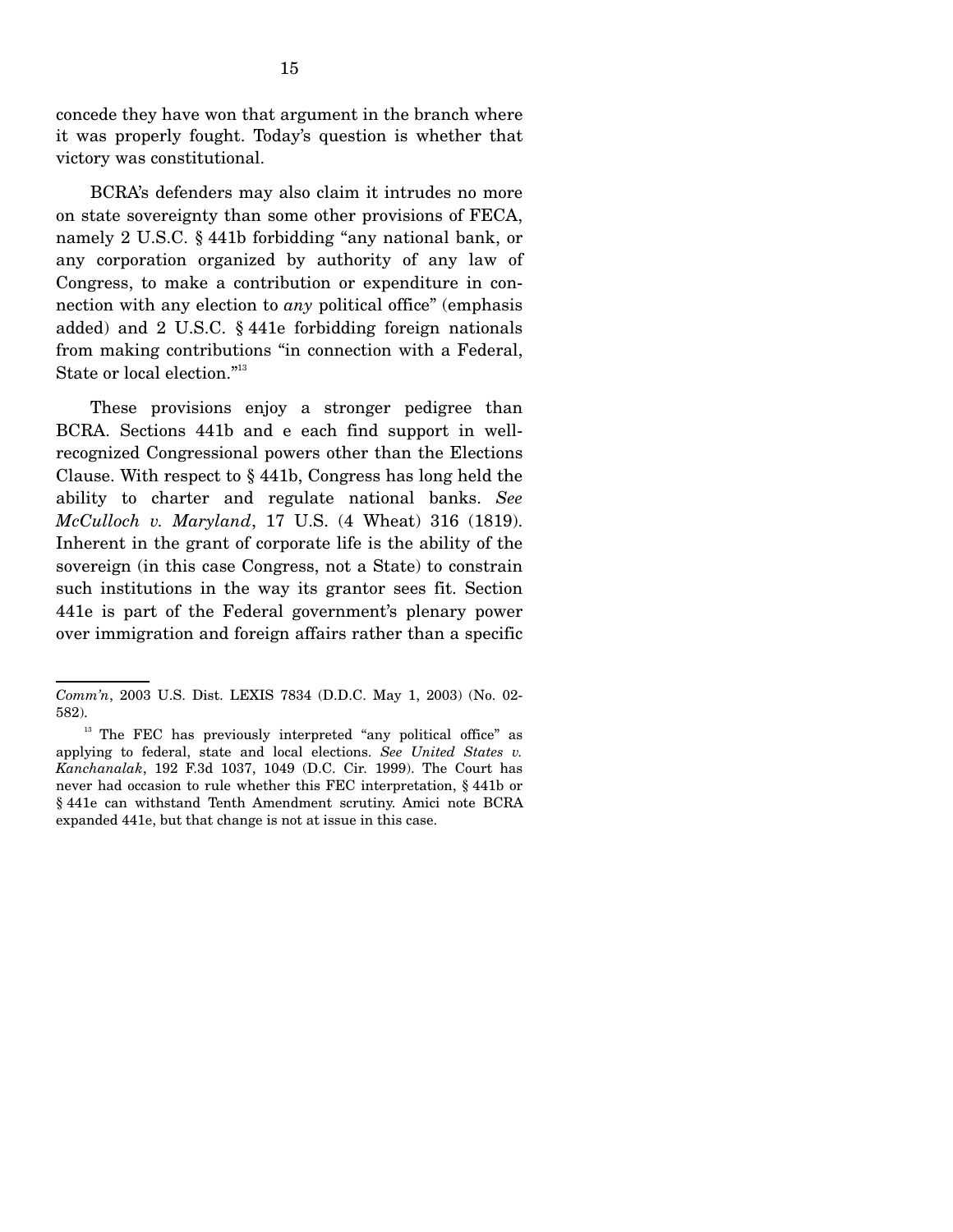attempt to regulate elections. The predecessors to §§ 441b and e also predate any effort on the part of the Federal government to systematically regulate campaign contribu $tions.<sup>14</sup>$ 

This Court should note dual sovereignty is more than a barrier against a tide toward nationalism. It also allows healthy competition *among* the States. Amici know each State's individual success is based on enacting unique legislation in a variety of areas such as tax, employment law, and even the rules for financing state and local campaigns. Beyond being democracy's laboratory, a State may feel a contribution restriction (or lack thereof) may induce better candidates to run for governor who in turn, may have better chances of enticing new businesses or winning federal appropriations. Given that 68 of today's 100 U.S. Senators were previously elected to some state office, $15$  our own state campaign finance laws must have been a fair proving ground for federal office.

We agree state sovereign interests are more properly protected by "procedural safeguards inherent in the structure of the federal system than by judicially created limitations on federal power." *Garcia*, 469 U.S. at 552. To amici it is obvious that federalism protects our sovereign interests in deciding who can contribute to those wishing

<sup>&</sup>lt;sup>14</sup> 2 U.S.C. § 441b was originally part of the Tillman Act, ch. 420, 34 Stat. 864 (1907). 2 U.S.C. § 441e was originally enacted as 18 U.S.C. § 613 (1966), an amendment to the 1938 Foreign Agent Registration Act, 18 U.S.C. § 219.

<sup>15</sup>*See* 29 *Congressional Yellow Book* (Ericka J. Claflin ed., Leadership Directories, Inc. Summer 2003).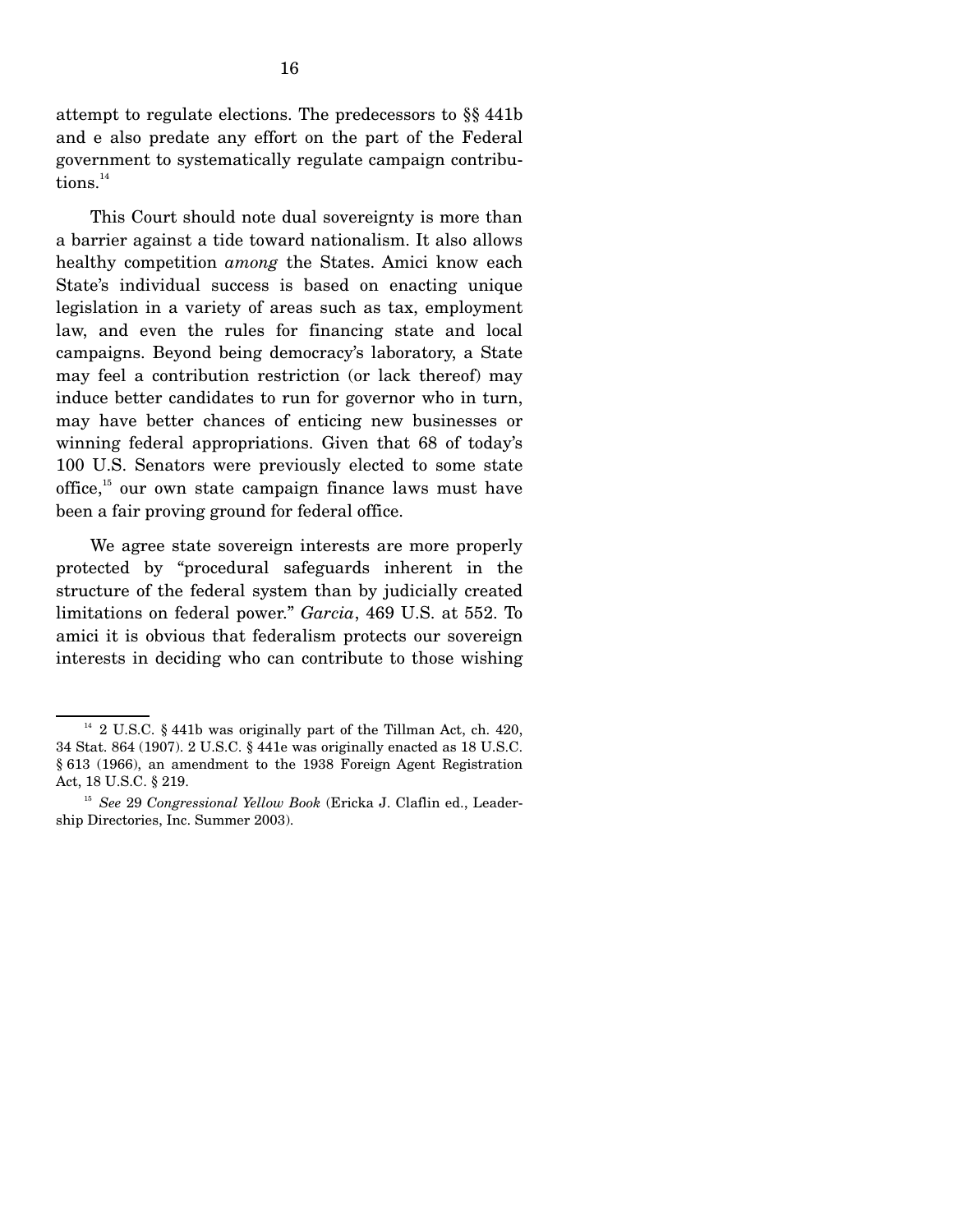to run our governments, what support they can give, and how that money can be spent.

#### **II. TITLE I OF BCRA TAKES A MANNER OF CONDUCTING STATE ELECTIONS AWAY FROM THE STATES**

Title I of BCRA imposes new, nationally uniform rules that change the way amici have chosen to finance our election campaigns. Amici admit BCRA does not entirely replace state campaign laws,<sup>16</sup> but it does cross the line from federal into state territory by directly regulating state contributions, the voter contact work of state parties and even the commercials state candidates can run.

To prove this charge, amici will demonstrate: (1) the States have adopted a wide variety of campaign finance laws, (2) BCRA imposes federal rules on state activity, and (3) applying these rules fundamentally changes State choices on financing State election activity.

#### **(1) States Have Adopted A Wide Variety Of Campaign Finance Laws**

There are far more elections for state and local offices than federal offices.<sup>17</sup> To accommodate this, each of the  $50$ 

<sup>&</sup>lt;sup>16</sup> Alleging a new election law's burden is not severe because "it does not limit the parties from engaging fully in *other* traditional party behavior, such as . . . conducting campaigns" is beside the point. *Jones*, 530 U.S. at 581 (emphasis in original). This Court has consistently refused to overlook an unconstitutional restriction simply because it leaves other constitutionally protected activity unimpaired. *See id*.

<sup>&</sup>lt;sup>17</sup> Leon at 1223sa, 1227sa-1228sa (facts #97, 114); Kollar-Kotelly at 540sa (fact #1.43.2.3).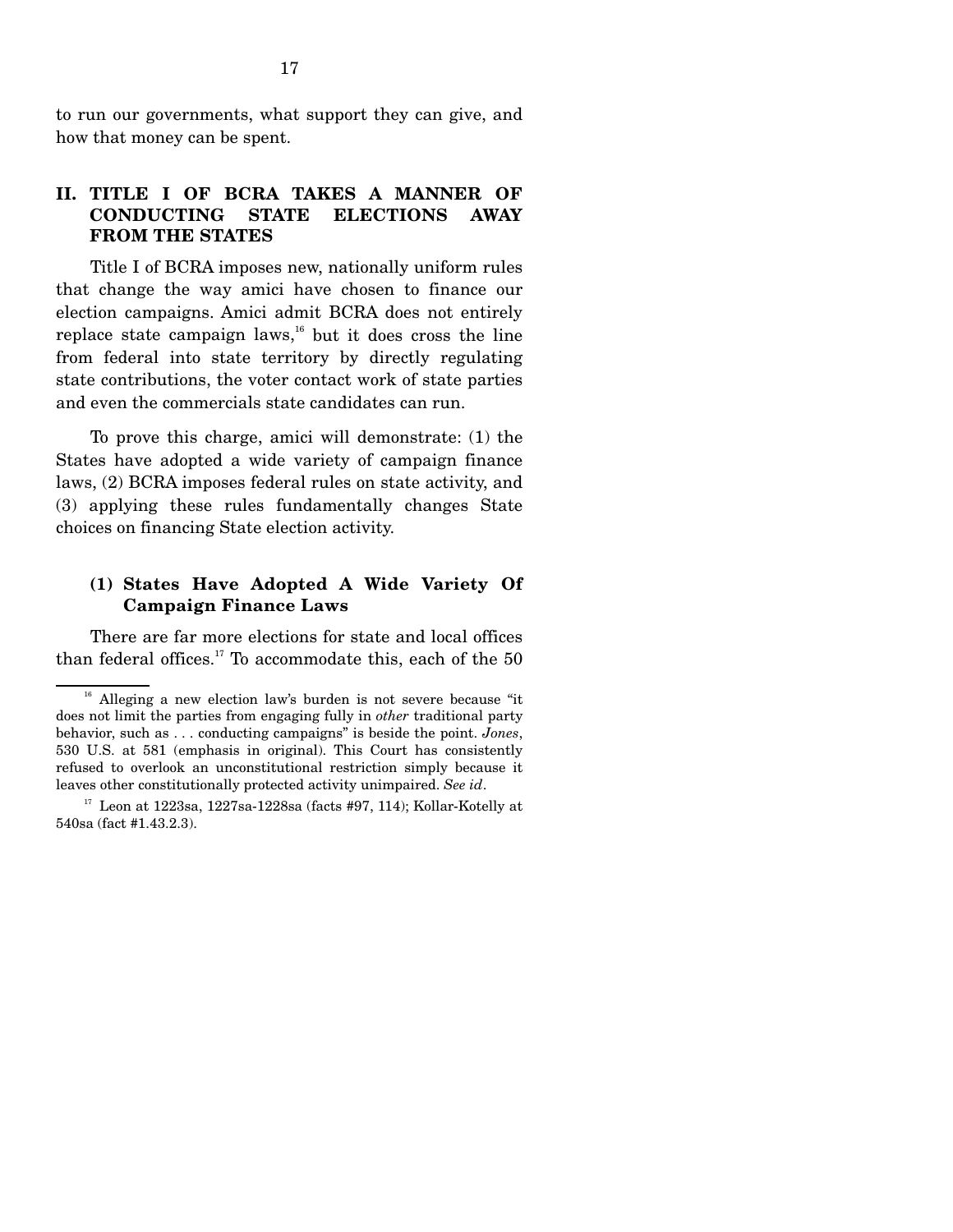states, the four United States territories, and the District of Columbia has adopted its own unique campaign finance laws. *See* Federal Election Commission, *Campaign Finance Law 2000: Chart 2A: Contribution and Solicitation Limitations* ("FEC Chart 2A") *at* http://www.fec.gov/pages/ cfl00chart2A.htm (last modified June 6, 2000). In many instances, these laws date to the late 19th century and have undergone a long and deliberative process of continual development and revision. *See, e.g., "*Act to Prevent Corrupt Practices in Elections and to Provide for Publicity of Elections Expenses," Mass. Acts (1892); "Act to Promote the Purity of Elections," Cal. Stat. (1893).

According to the Federal Election Commission's most recent summary of state campaign finance laws, twentynine States permit and twenty-one States prohibit corporations from contributing treasury funds to state and local candidates' campaigns. *See* FEC Chart 2A. Of those States permitting corporate contributions, some allow unlimited contributions to be made, while others place limits. Many States also allow unlimited contributions of labor union treasury funds. In Michigan, unincorporated labor unions can make unlimited expenditures, but corporations may not. *See* Mich. Comp. Laws § 169.254 (2003). In Utah, the case is just the opposite. *See* Utah Code Ann. § 20A-11- 1403 (Supp. 2002).

Some States allow individuals to make unlimited contributions to state candidates, political action committees ("PACs") and party committees. *See, e.g.,* Henderson at 290sa-291sa (fact #68b). Other States put a variety of limits on these gifts. Many States allow national, state and local political parties to spend unlimited sums on contributions to (or expenditures on behalf of) state candidates. Many states also allow unlimited transfers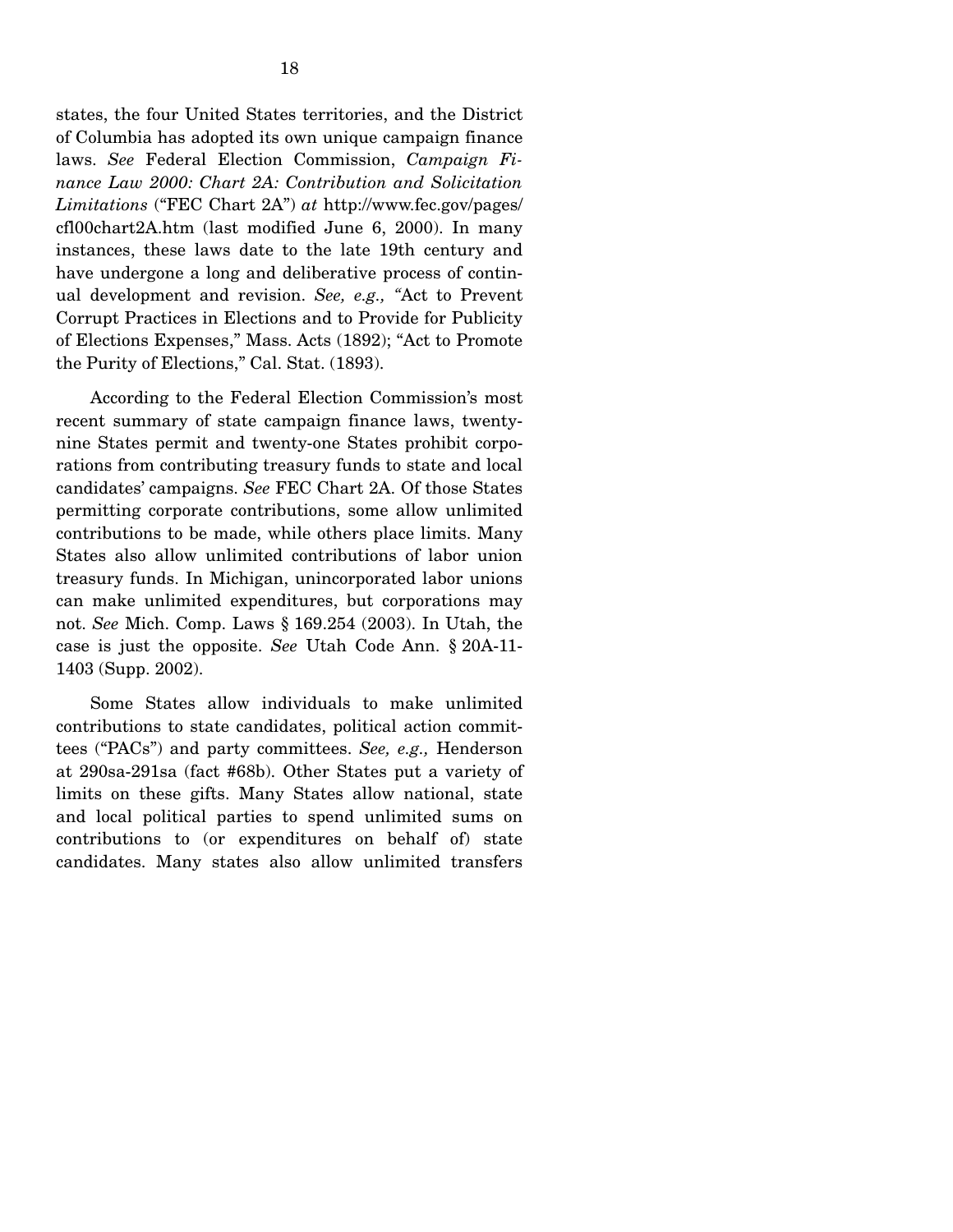from the national party committees to the state parties to finance state-related voter contact work.<sup>18</sup> Some States regulate the expenditure of these amounts.

Other peculiarities of state campaign finance laws include restrictions on contributions by certain regulated industries, prohibitions on contributions by lobbyists while the legislature is in session, regulations governing the operation of PACs, and provisions for public financing of state and local elections. *See* FEC Chart 2A. State election laws even vary the dates and years for holding state and local elections.<sup>19</sup>

Regardless, States are continually adjusting their campaign finance laws to reflect new priorities, enforcement concerns and changed conditions.<sup>20</sup> In many cases these changes are made by state legislatures and city councils. In some cases they are enacted directly by citizens through ballot initiatives and referenda. *See, e.g.,*  California Proposition 34, *Campaign Contributions and Spending. Limits. Disclosure.* (2000); Leon at 1227sa (fact

 $18$  Leon at 1239sa (facts #152-54); Kollar-Kotelly at 539sa (fact #1.43.2.1); Henderson at 297sa (fact #71c).

<sup>19</sup> Leon at 1213sa (fact #58); Kollar-Kotelly at 536sa (fact #1.39.1.2); Henderson at 298sa (fact #71c(2)(A)).

<sup>&</sup>lt;sup>20</sup> Even as this brief was being written, it was reported that four states changed their state elections laws. *North Carolina State Board Finds Municipalities Barred From Making Contributions*, 2003 Money & Politics Rep. (BNA) (July 2, 2003); *Massachusetts Governor Lets Stand Repeal of Public Campaign Financing*, 2003 Money & Politics Rep. (BNA) (July 1, 2003); *Murkowski Signs Bill Loosening Limits on Contributions and Lobbyists in Alaska*, 2003 Money & Politics Rep. (BNA) (July 1, 2003); *South Carolina Governor Signs Bill To Beef Up Campaign Finance Rules*, 2003 Money & Politics Rep. (BNA) (June 30, 2003).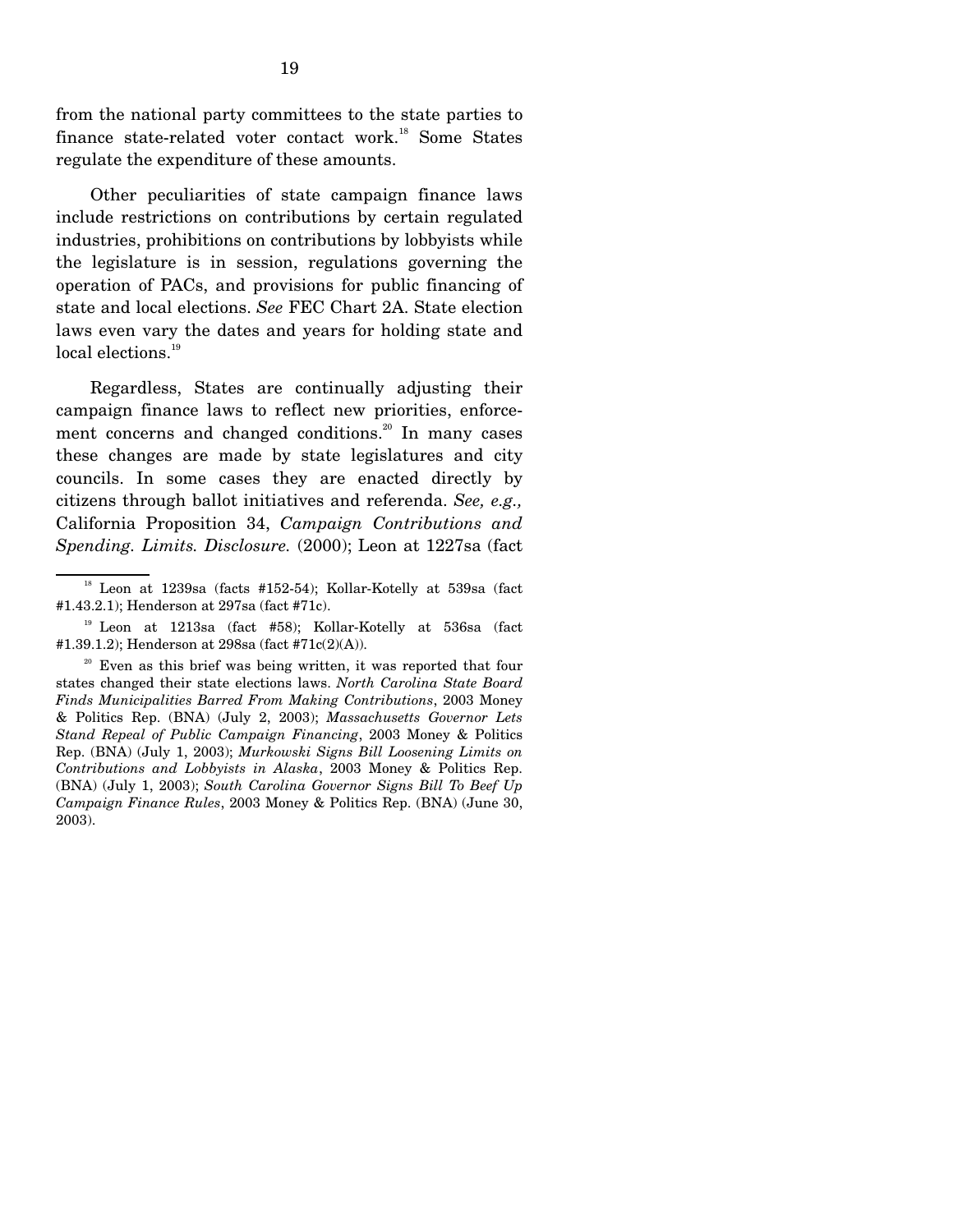### **(2) BCRA Imposes Federal Rules On State Activity**

Before BRCA, federal election law could be easily summarized: contributions by individuals, PACs and parties were limited; contributions by corporations and labor unions were prohibited; and generic or mixed party  $\text{activities}^{21}$  either did not count as a contribution or had to be paid with an allocation of federal and state-regulated money.<sup>22</sup> Leon at 1215sa (fact #65). But in any event, state activity by state candidates and parties was left alone.

Title I of BCRA changes that. The Title contains more than thirty new provisions and definitions which must be patiently read to appreciate their invasion of state sovereignty. Of particular concern to amici are the following

 $21$  Mixed expenses include the necessary (if not praiseworthy) efforts of political parties to identify voters, register them, and get them out to vote. Leon at 1195sa (fact #23); Kolar-Kotelly at 529sa (fact #1.31); Henderson at 292sa-294sa (facts #70-71); *Jones*, 530 U.S. at 587 ("Encouraging citizens to vote is a legitimate, indeed essential, state objective.") (Kennedy, J., concurring). Generic exhortations to "Vote Republican" require some accounting to ensure the party uses a mix of state and federal dollars to finance them. When the parties pay for communications such as "Vote for Congressman Smith" or "Defeat Attorney General Jones" they fully use federal or state funds and may be subject to contribution and some expenditure limits. *See Federal Election Comm'n v. Colorado Republican Federal Campaign Committee*, 533 U.S. 431 (2001) (*Colorado II*).

<sup>&</sup>lt;sup>22</sup> See, e.g., 2 U.S.C. §§  $441a(a)(1)$ ,  $441a(a)(2)$ ,  $441a(d)$ ,  $441a(h)$ , 441b(a), 431(8)(B)(ix), (x), (xi); 11 C.F.R. §§ 102.5, 106.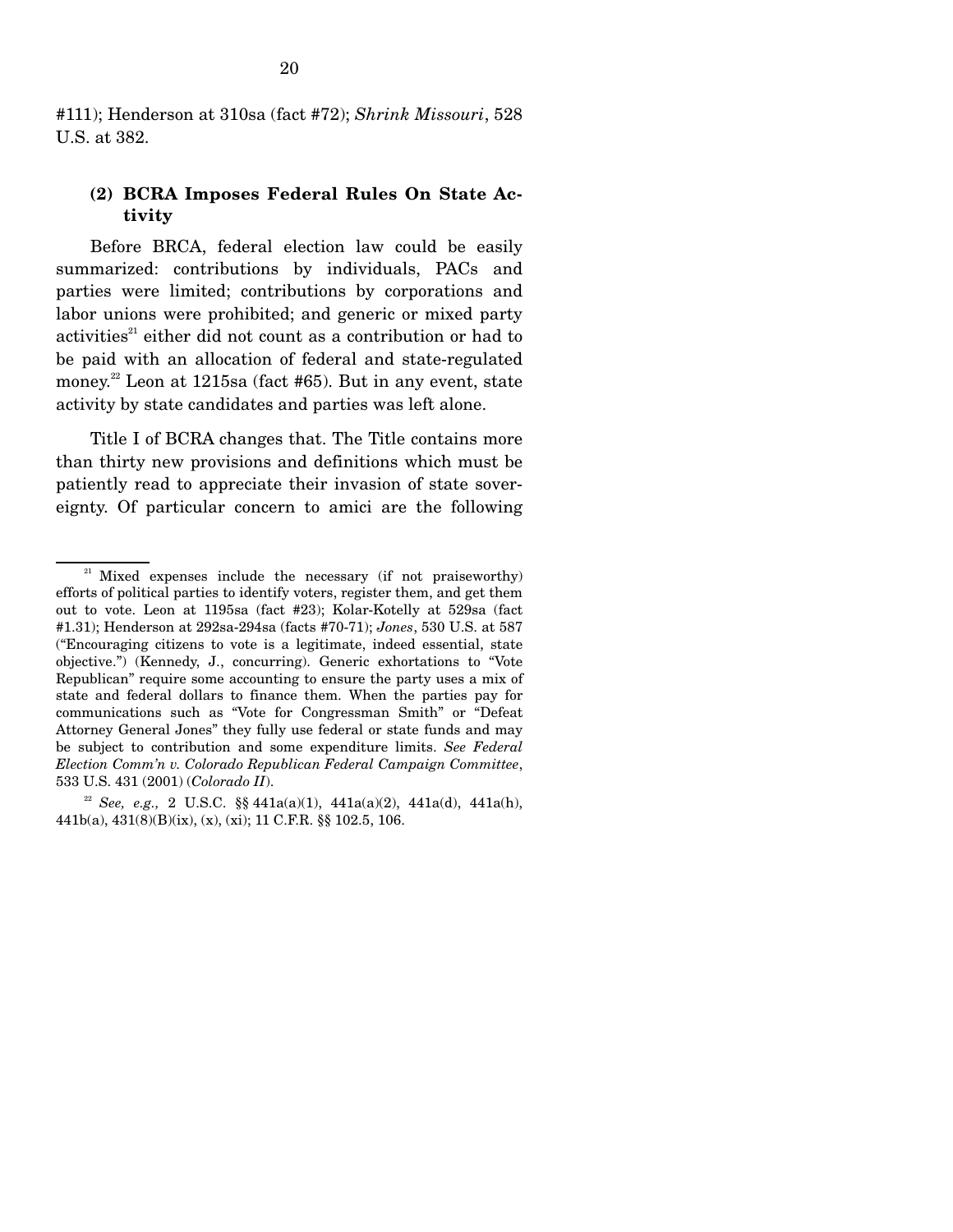provisions which are unfortunately dense but fairly phrased as follows:

§ 323(a) NATIONAL POLITICAL PARTY **COMMITTEES** 

National political party committees may not solicit, receive, contribute, transfer or spend any funds not in accordance with Federal law.

§ 323(b)(1) STATE AND LOCAL POLITICAL PARTY COMMITTEES

Any amount that is expended or disbursed for "Federal election activity" by a state or local committee of a political party shall be from funds subject to the limitations, prohibitions, and reporting requirements of Federal law.

§ 301(20)(A) THE TERM 'FEDERAL ELECTION ACTIVITY' MEANS

- (i) Voter registration activity for 120 days before a regularly scheduled Federal election;
- (ii) Voter identification, get-out-the-vote activity, or generic campaign activity conducted in an election where a candidate for federal office appears on the ballot (regardless of whether state candidates also appear on the ballot);
- (iii) A public communication that promotes, supports, attacks, or opposes a federal candidate for that office (regardless of whether the communication contains express advocacy or also refers to a state candidate); or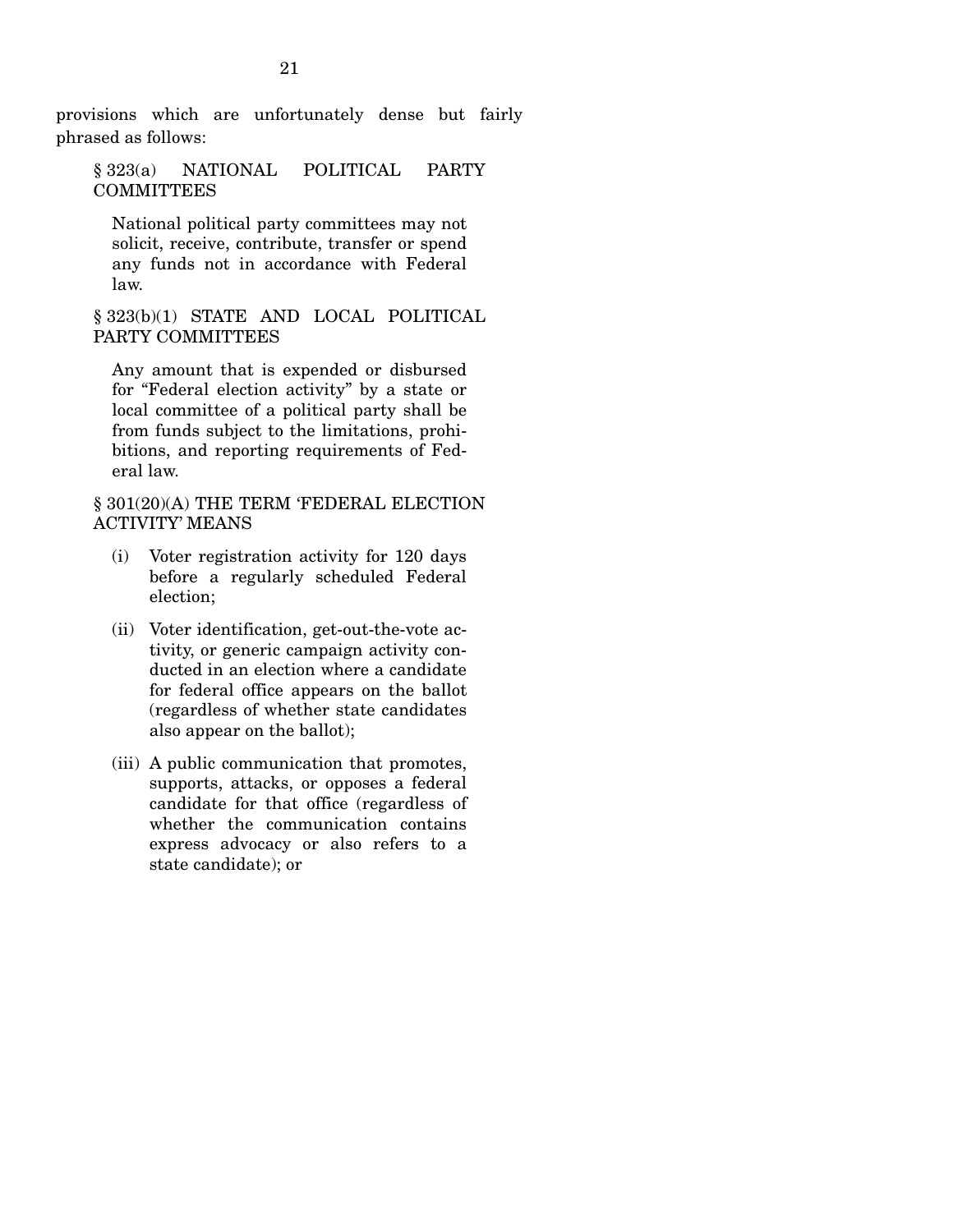(iv) The cost of personnel who spend more than twenty-five percent of their compen sated time on federal election activity.<sup>23</sup>

§ 323(b)(2) "LEVIN EXCEPTION" TO BCRA's APPLICABILITY TO STATE PARTIES

A state or local committee of a political party may use an FEC-approved allocation of extra funds for certain political party expenses provided that:

- (i) The activity does not refer to a clearly identified federal candidate;
- (ii) It is not for the cost of a broadcast communication (except if it just refers to a candidate for State office);
- (iii) The extra money is from sources approved by State law, but no person may donate more than \$10,000 for these expenses;
- (iv) The amounts expended are raised by the state party itself and not from funds provided by the national political party or their officers, agents or related entities.

#### § 323(f) STATE CANDIDATES

A candidate for state office or individual holding state office cannot make a broadcast communication described in (20)(A)(iii) (above) which

<sup>&</sup>lt;sup>23</sup> "Federal election activity" does not include (i) communications solely about state candidates, (ii) contributions to state candidates, (iii) state conventions, or (iv) buttons, bumper stickers and signs depicting state candidates only. *See* BCRA, tit. 1, sec. 101, § 301(20)(B).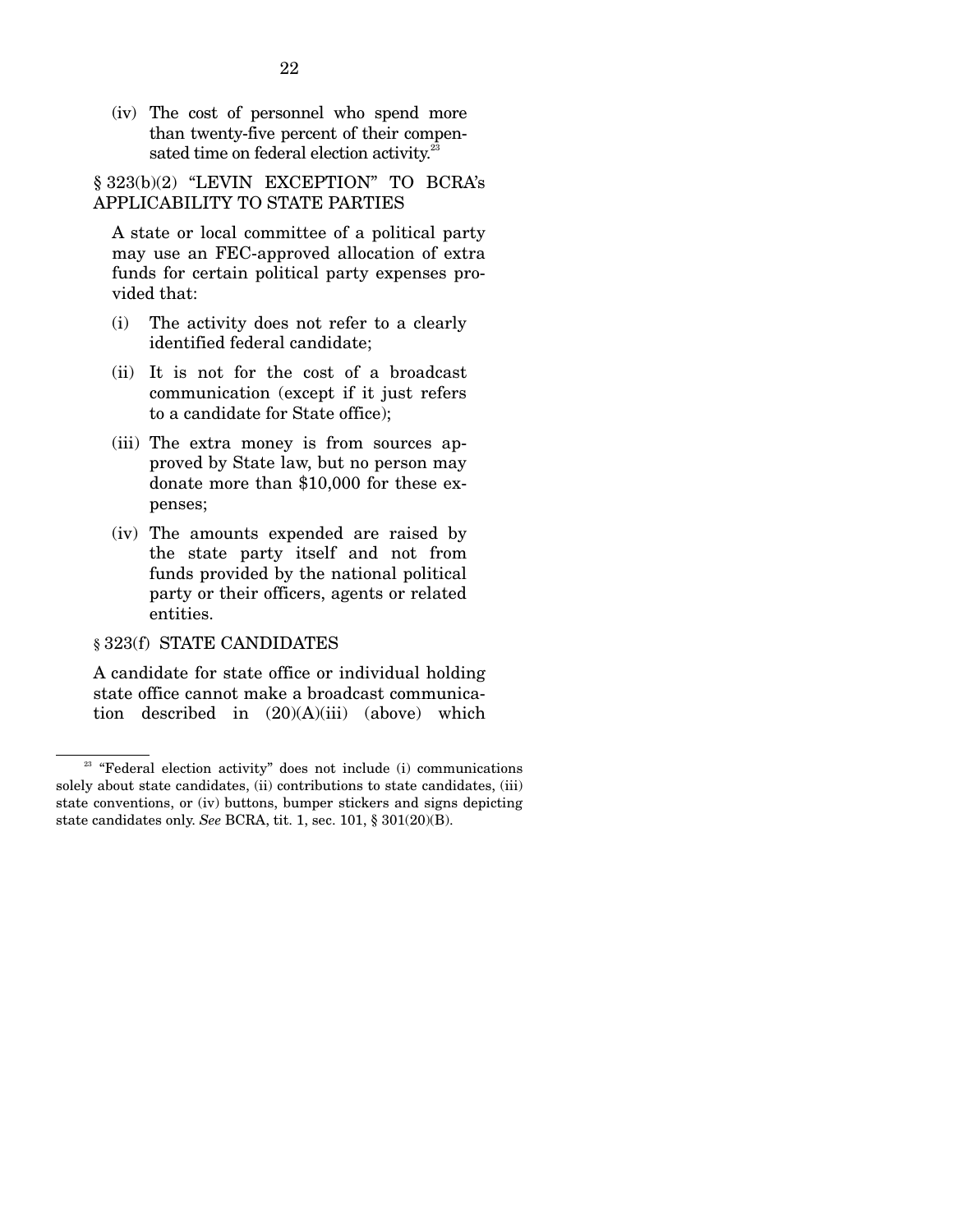positively or negatively refers to a federal candidate unless he or she uses federal funds.

BCRA, Pub. L. No. 107-155, tit. I, sec. 101, §§ 323(b)(1), 323(b)(2), 301(20)(A), 323(f), 116 Stat. 81, 82-86 (codified at 2 U.S.C. §§ 441i, 431 (2003)).

From this glimpse, the Court can see these sections create quite a regulatory back-and-forth; there are three general rules, an exception, and then conditions on the exception. The first rule prohibits national parties from raising and transferring state-approved money to its state parties, and further prohibits them from making stateapproved contributions to state candidates – *even if state law specifically permits it*.

The second rule prohibits state parties from spending state money on an incredibly misnamed set of "federal election activities." *See* Henderson at 318sa (fact #76). These so-called "federal" activities include: voter contact and generic party promotion conducted for an election with federal candidates *even if the activity does not mention a federal candidate*; and the not-so-bright line rule on prohibiting public communications that promote, support, attack or oppose someone who is a federal candidate *even without reference to an election*. BCRA, tit. I, sec. 101, § 301(20)(A).

The exception allows state parties to raise some extra money to be used for a share of routine voter contact work, *but* on the condition the money cannot be used to refer to a federal candidate, cannot exceed \$10,000 per person regardless if state law permits more, and cannot be raised with the help of the national committee as done in the past. BCRA, tit. I, sec. 101, § 323(b)(2).

The last rule is of particular alarm to amici's state officials. BCRA requires any broadcast communication by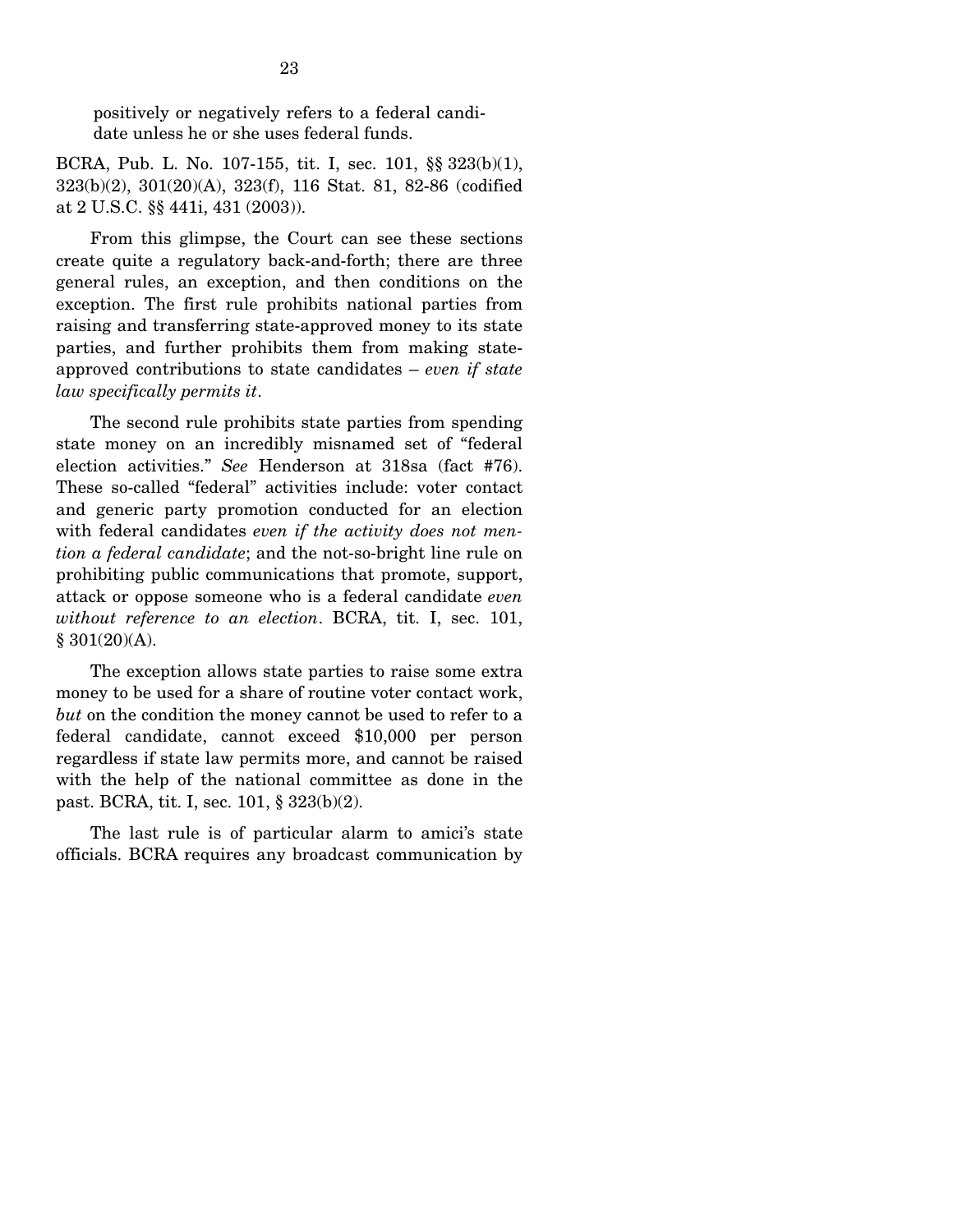state candidates or officeholders that may also promote, support, attack or oppose an individual candidate for federal office be paid with federally-regulated, and not state, campaign funds. BCRA, tit. I, sec. 101, § 323(f).

#### **(3) BCRA Fundamentally Changes State Choices On Financing State Election Activity**

Applying BCRA to state activity makes for some treacherous ground. One misstep and a state party volunteer or candidate for city council could face a federal prison sentence. $24$  That is true because most here-to-fore state party voter contact work is now "federal election activity." Henderson at 318sa (fact #76). This change means longstanding, uncontroversial state activities previously paid for with state money must now be paid for with federallyregulated funds. On its face, that is reason enough to invalidate Title I of BCRA. But applying BCRA produces irrational results that gives even more reason for it to be stopped at the state line. Examples:

Applying 323(a), the Republican National Committee may not raise money specifically allowable under the laws of Virginia, Kentucky, New Jersey, Louisiana or Mississippi and contribute that money to a state candidate in a manner approved by state law for elections occurring *this*  November – even though there are no federal candidates on those ballots.25

<sup>&</sup>lt;sup>24</sup> BCRA, tit. III, sec. 312, 315 (codified at 2 U.S.C. §§ 437g).

 $25$  The evidence below shows the Republican National Committee spent over \$15.6 million of state-regulated money on direct contributions to state and local candidates and other state party activities in (Continued on following page)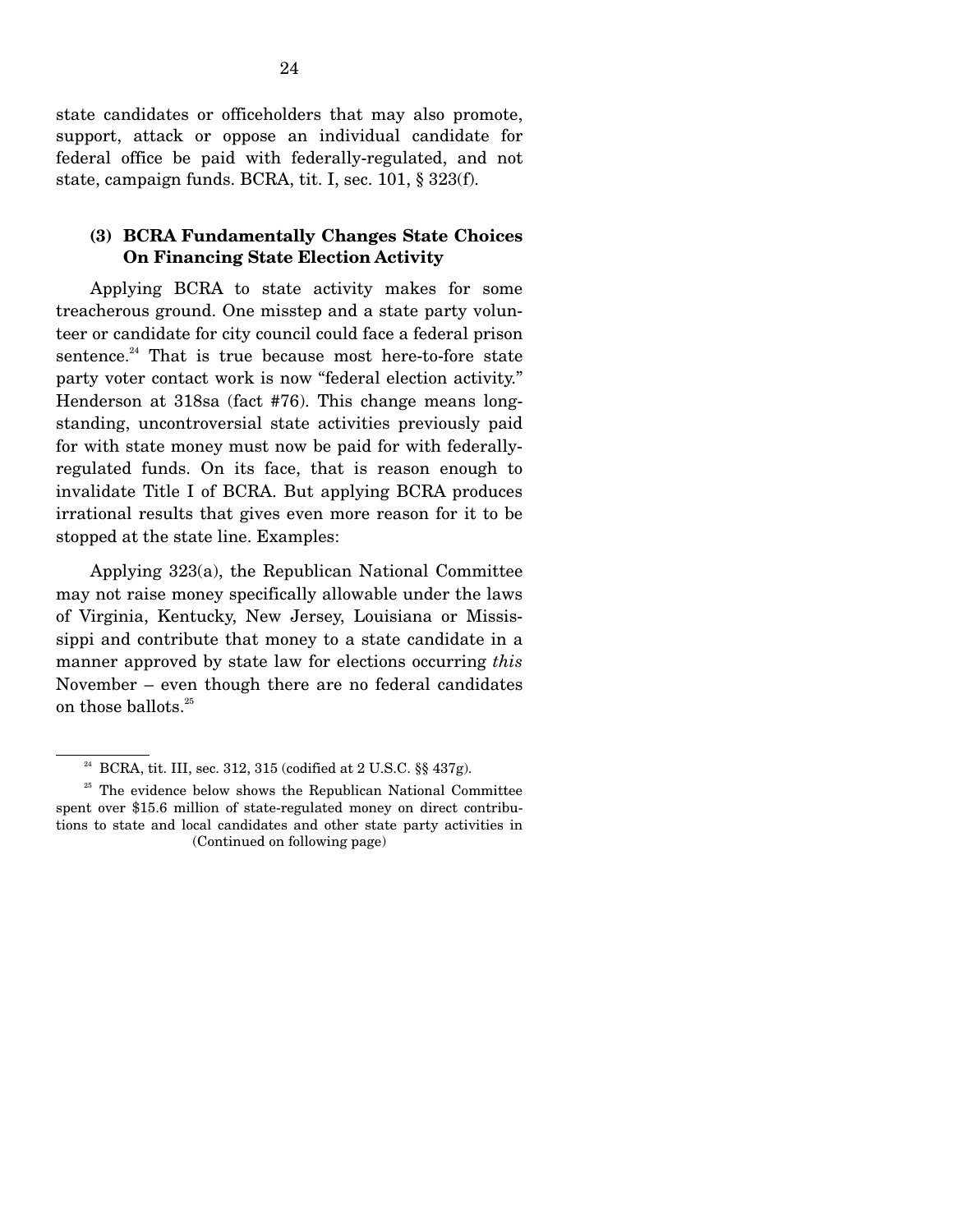Applying 323(a), the Republican National Committee can no longer work side-by-side with its fifty-five statelevel parties to raise money for them in a manner approved by their state's law – even if the state party contributes every cent raised to state candidates. $26$ 

Applying 323(a)(1), Republican National Committee Co-Chairman Ann Wagner cannot organize and hold a series of state-regulated fundraisers for a nationwide slate of state and local female candidates in an effort to support the party platform of boosting diversity in government – even if the contributions go directly from the donors to the deserving candidates. $27$ 

Applying  $301(20)(A)(ii)$ , a state party may not use exclusively state funds to launch a get-out-the-vote drive because its incumbent governor is in a hotly contested election if a Congressional candidate is also on the ballot – even if that Congressman is running unopposed or is in an uncompetitive race.<sup>28</sup>

 $27$  This result runs contrary to Justice Kennedy's observation: "Our constitutional tradition is one in which our political parties and their candidates make common cause. . . . There is a practical identity of interests between parties and their candidates during an election." *Jones*, 530 U.S. at 584.

<sup>28</sup>*See* Leon at 1212sa-1213sa (fact #56) regarding the RNC financial assistance to California in 2002 and Indiana in 2000.

<sup>2001 –</sup> when there were no federal candidates on the ballot. Henderson at 298sa (fact #71c(2)(B)); Koller-Kotelly at 536-37sa (fact #1.39.1.2); Leon at 1213sa (fact #59).

<sup>&</sup>lt;sup>26</sup> The evidence below shows the Republican National Committee spent \$5.6 million of state-regulated money on direct contributions to state and local candidates in 2000. Henderson at 297sa (fact #72c(1)(A)); Leon at 1212sa (fact #55).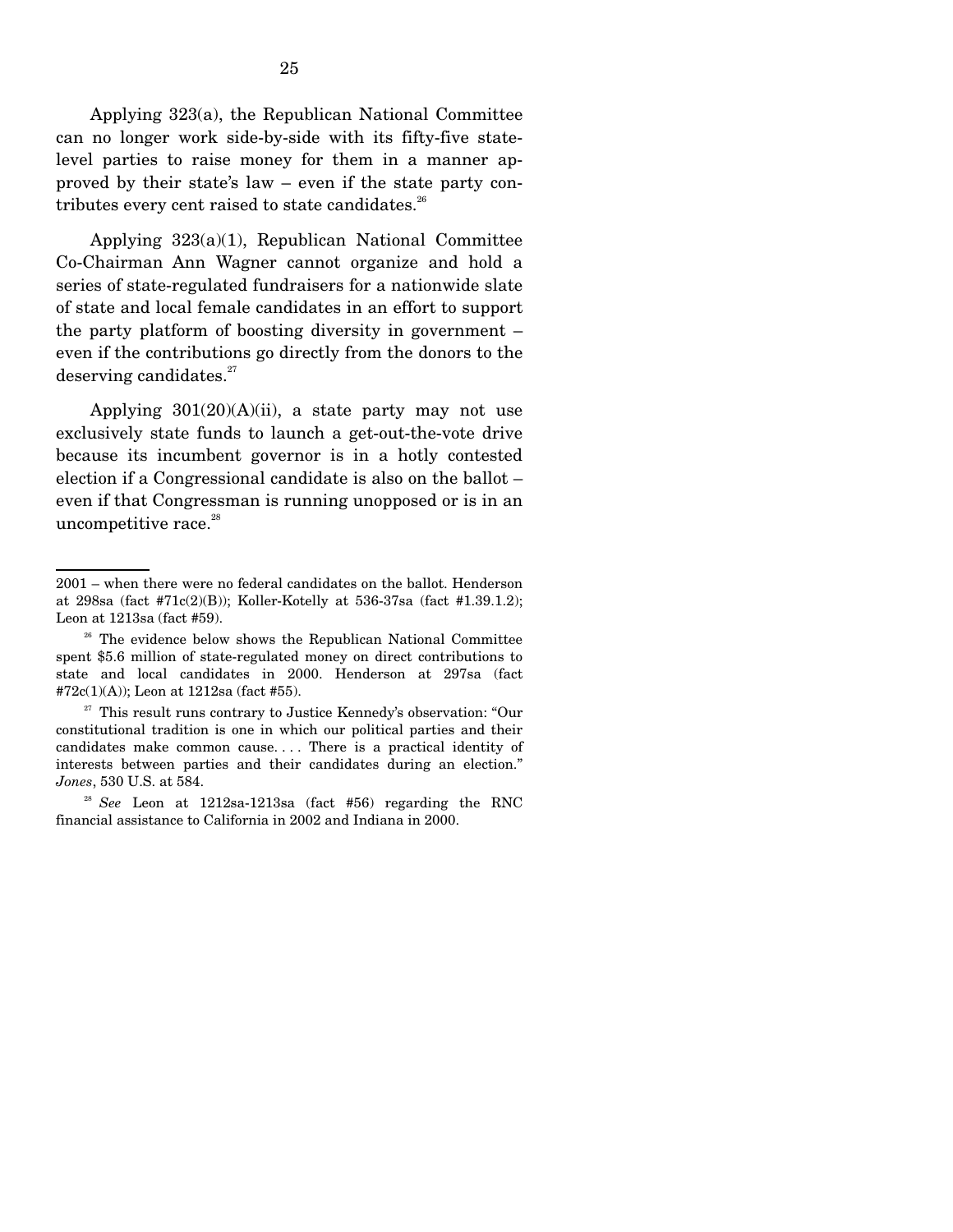Applying  $301(20)(A)(i)$ , a state party is now prohibited from using state funds for voter registration efforts for a state primary election held as early as July before a general election – even if there are only state candidates on the primary ballot.<sup>29</sup>

Applying  $301(20)(A)(ii)$ , a state party is now prohibited from using any state money for a message stating "Vote Republican to Protect Your Water Rights" if a federal candidate is on the election ballot. The party's candidate for Water Commissioner, however, could use entirely state money for that very same message.

Applying  $301(20)(A)(ii)$ , a state party now faces a 365 day prohibition against using state funds for routine state voter contact work in an election year – even if it is not directed at a federal race or does not mention a federal candidate.<sup>30</sup>

Applying  $301(20)(A)(ii)$ , the state parties in the five states that have chosen to hold elections for state officers

<sup>&</sup>lt;sup>29</sup> The Court's jurisprudence allows easy condemnation of BCRA's financial interference with state primaries. *See Jones*, 530 U.S. at 575 (citing *Eu v. San Francisco County Democratic Central Comm.*, 489 U.S. 214, 224 (1989)) ("[O]ur cases vigorously affirm the special place the First Amendment reserves for, and the special protection it accords, the process by which a political party selects a standard bearer . . . .") (internal quotations omitted).

<sup>&</sup>lt;sup>30</sup> Prior federal law could not reach this sort of non-federal activity that "spilled over" into Congressional races or created "reverse coat tails." *Federal Election Comm'n v. GOPAC, Inc.*, 917 F. Supp. 851, 862, 865, 866 (D.D.C. 1996) (explaining while it is "theoretically possible" to isolate and trace the indirect impact GOPAC's non-federal activity had on Congressional elections, such activity is not federally regulable because GOPAC's activity did not directly support federal candidates).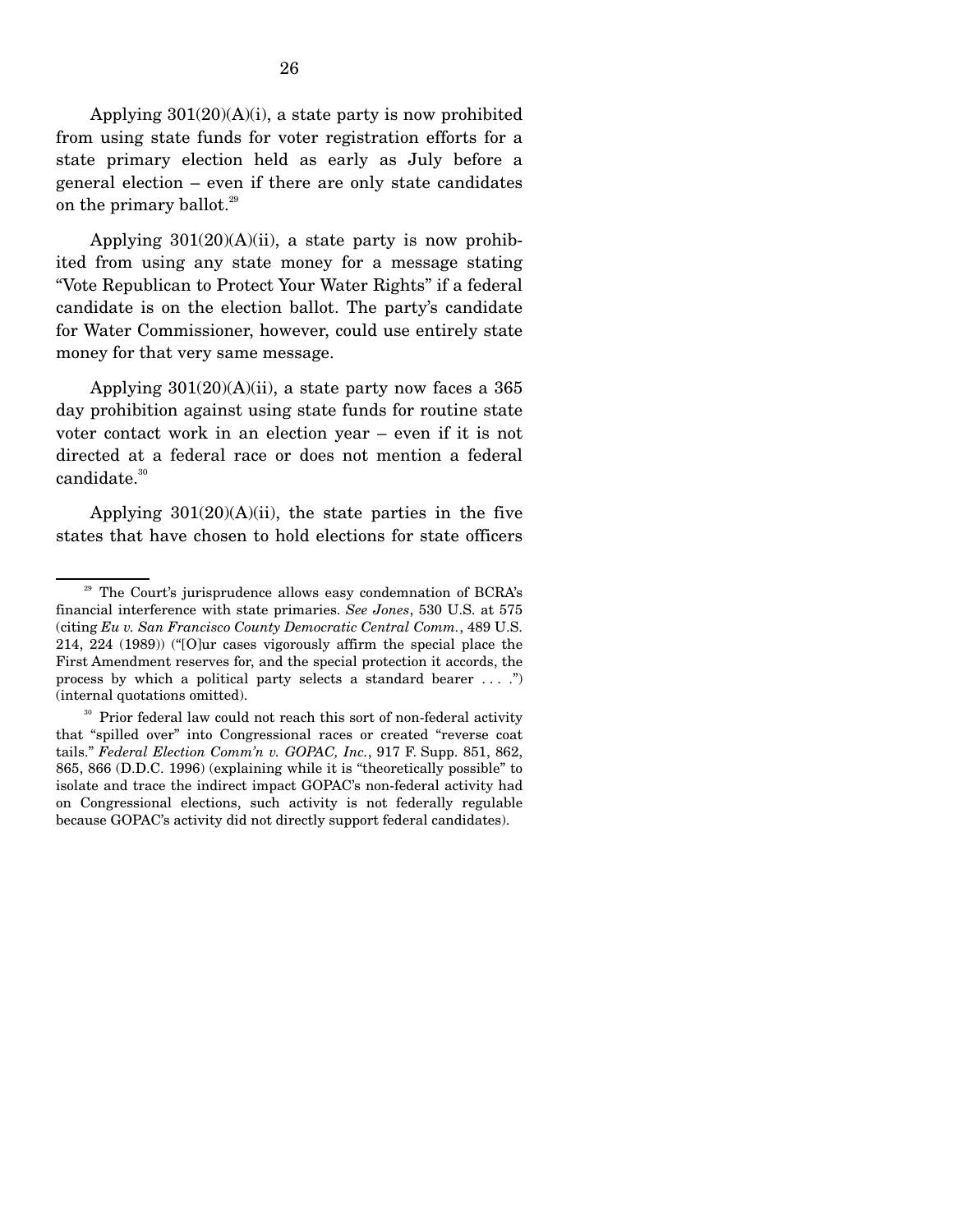in odd-numbered years can no longer receive state-lawapproved transfers of money from the national parties – even if the money will only be spent on the state races.

Applying 323(b)(2) (the "Levin exception"), a state party can only raise certain money to pay its share of mixed state and federal voter contact work but no more than \$10,000 can come from any one source – even if state law permits higher amounts. $31$ 

Applying 323(f) and the not-so-bright-line regulation of  $301(20)(A)(iii)$ , amici's office holders – whether in the context of their re-election campaigns or not – can no longer use state-regulated campaign funds for messages that refer to a federal candidate in a way that promotes or attacks that person for that office. Henderson at 292sa (fact #69).

This 323(f) prohibition deserves additional comment. Below, Judge Leon sustained this prohibition against state candidates and officeholders from making  $301(20)(A)(iii)$ communications with state funds because it is "consistent with [his] preceding discussion of the constitutionality of Section  $301(20)(A)(iii)$ " as imposed on political parties. Leon at 1146sa. To the extent this Court is reviewing his rationale, the judge is merging two very different things and is overlooking an extra element in 323(f).

<sup>&</sup>lt;sup>31</sup> The evidence below shows this will substantially interfere, for example, with the California Democratic Party's state law-approved fundraising practices. *See* Leon at 1241sa (fact #161).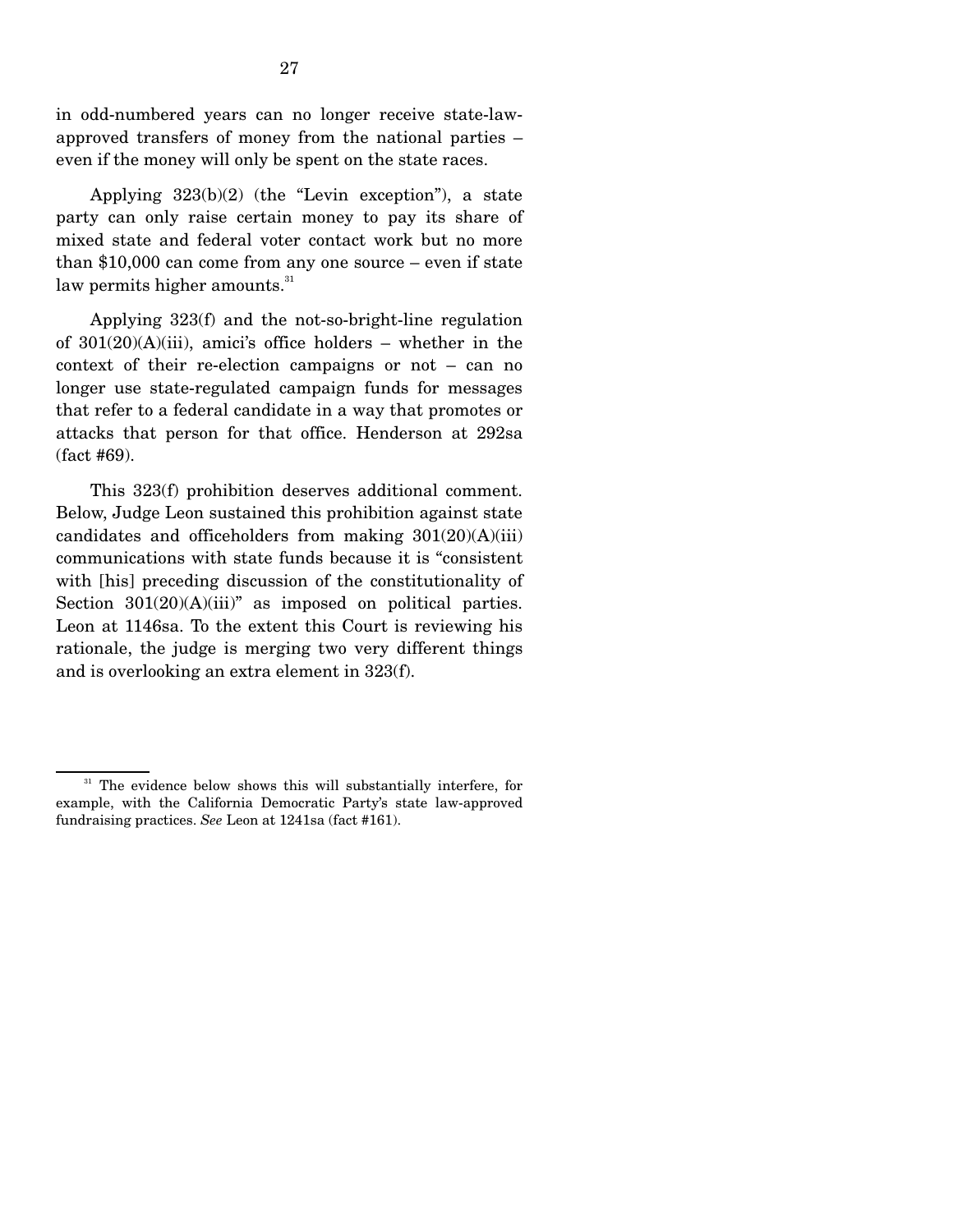First, Judge Leon sustains the not-so-bright line of  $301(20)(A)(iii)$  because the record reflects Congressmen know whose money is being given to the political parties for issue ads favorable to their re-election, which raises an appearance of corruption. Leon at 1130sa, 1134sa-1135sa. Second, political parties are unique and sophisticated: they are constantly in the business of electing their own, they merit special regulation and can avoid the bad words if they *really* want to advocate on an issue. Leon at 1139sa.

That may or may not be true, but 323(f) applies BCRA's speech prohibition to people, not party committees. They are people who may be running for the state legislature and think a campaign advertisement saying they are supporting the President's re-election will improve their own chances for getting elected. Instead, it will improve their chances for jail. $32$ 

More important, 323(f) also applies to individuals simply "holding" state or local office. BCRA, tit. I, sec. 101, § 323(f). Judge Leon overlooks the statute's extra prohibition on state office holders, *as officeholders*, regardless of whether they are seeking re-election or retiring. Congress cannot possibly have this power over our state office holders or prove even a minimal federal nexus for such a grant. "[S]imply because Congress may conclude a particular activity substantially affects [a Congressional power]

 $32$  It is possible the federal interest here is that a federal candidate could steer non-federal donors to a state candidate who agrees to run Trojan Horse ads really advocating the federal candidate's election. That fact is nowhere to be found in the approximately 1,400 pages below and should be dismissed, as this Court once aptly said, as "mere conjecture." *Shrink Missouri*, 528 U.S. at 392.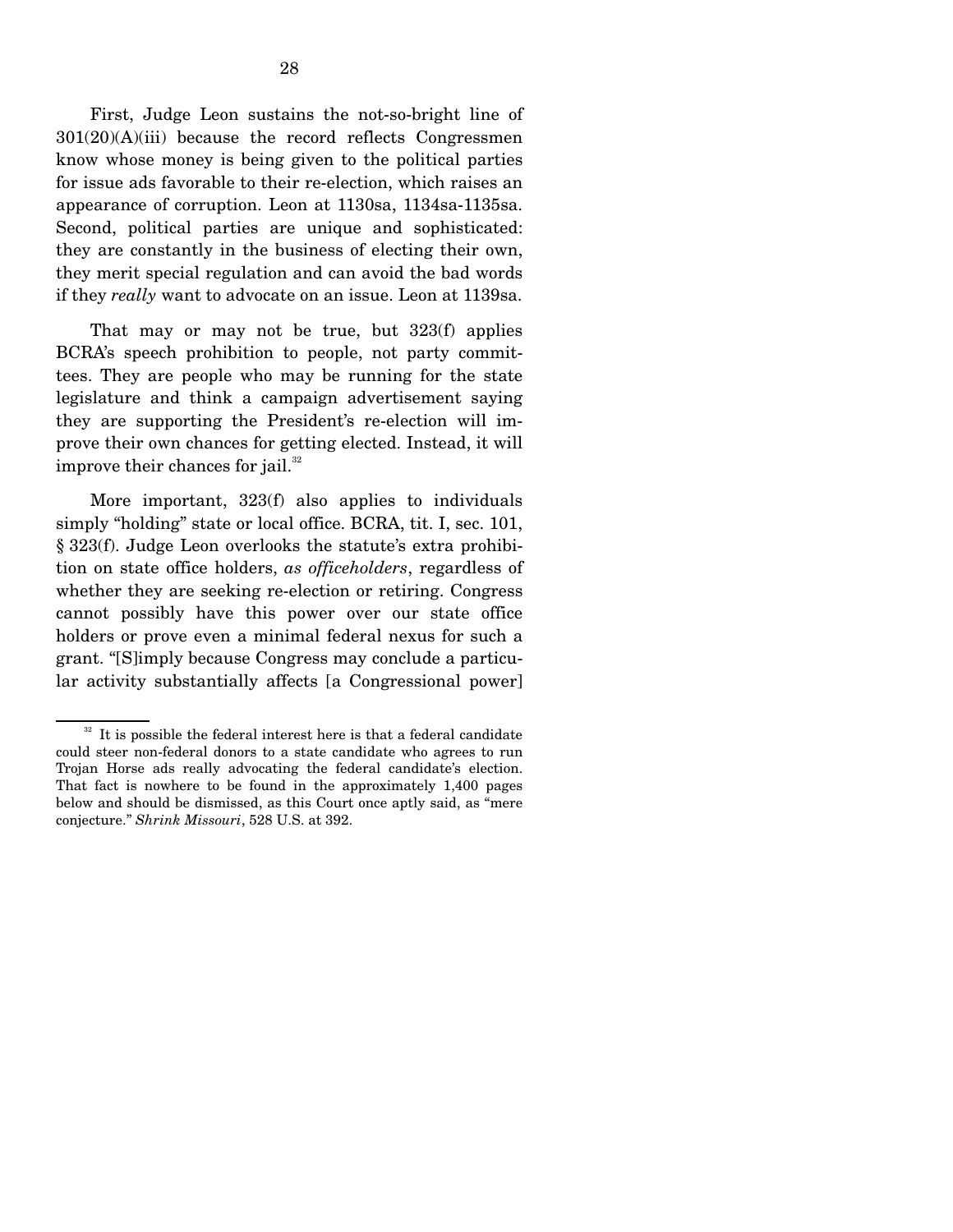does not necessarily make it so." *United States v. Lopez*, 514 U.S. 549, 557 n.2 (1995) (*quoting Hodel*, 452 U.S. at 311 (Rhenquist, J., concurring)). Rather, it is a judicial question that can only be resolved by this Court. *Id.*  (quoting *Heart of Atlanta Motel, Inc. v. United States*, 379 U.S. 241, 273 (1964) (Black, J., concurring)).

BCRA is clumsy. BCRA is unreasonable. BCRA has commanderred state laws, state constitutions and state ballot initiatives upsetting "the usual constitutional battle of federal and state powers." *Gregory*, 501 U.S. at 460. The considered legal opinion of amici is BCRA creates real, concrete examples of federal interference with the States' prerogatives on how its governments will be chosen. This cannot be reconciled with the Constitution.

#### **CONCLUSION**

----------------------------- ------------------------------

----♦-- -

Federal money is admittedly a federal issue. State money is a state issue. State campaign finance laws are an integral part of state governance and this Court should not be surprised amici are here zealously guarding against this federal encroachment. *See, e.g., Alden v. Maine*, 527 U.S. 706, 748, 751-52, 758 (1999); *Printz*, 521 U.S. at 919- 20.

Regardless of how this Court evaluates the merits of Congress' approach, the *first* question is whether Congress can have any approach that includes our state laws. After striking those sections that violate our sovereignty, we encourage the Court to *then* evaluate the justifications for the remainder.